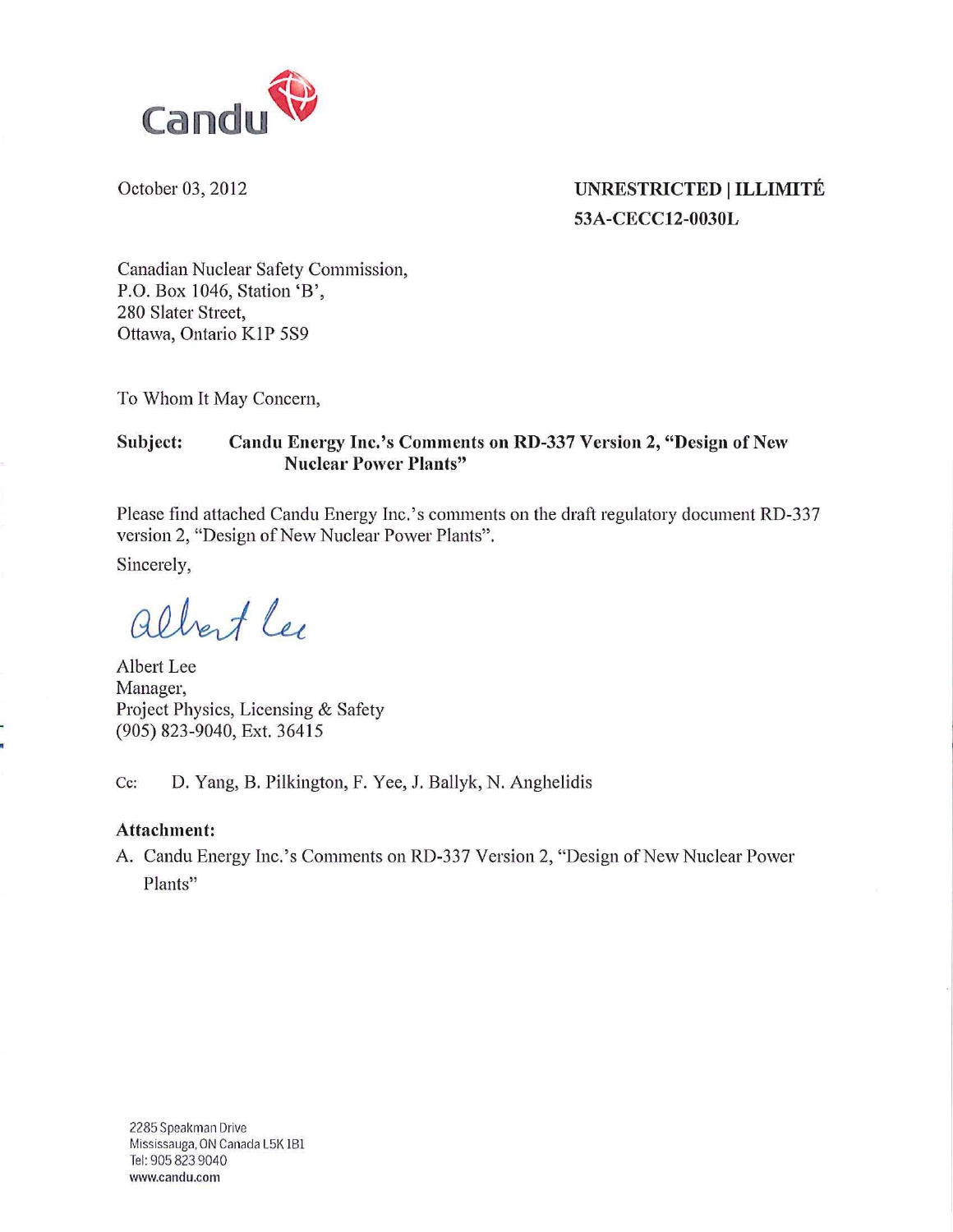#### 53A-CECC12-0030L

October 03, 2012

#### **Attachment A Candu Energy Inc.'s Comments on RD-337 Version 2, "Design of New Nuclear Power Plants"**

| $\#$           | <b>Section</b> | <b>Excerpt of Section</b>      | <b>Comment</b>                            | <b>Suggested Change</b>                                                           |
|----------------|----------------|--------------------------------|-------------------------------------------|-----------------------------------------------------------------------------------|
|                | Table of       |                                | Editorial: Titles of Sections 7.6.1.1 to  | Add titles for Sections 7.6.1.1 to 7.6.1.3 to                                     |
|                | Contents       |                                | 7.6.1.3 are missing from the table of     | the Table of Contents.                                                            |
|                |                |                                | contents.                                 |                                                                                   |
| $\overline{2}$ | $\overline{2}$ | $\ldots$ SSR 2/1, Safety       | Editorial: The correct title of SSR-      | Suggest title of the document be corrected                                        |
|                |                | <b>Requirements: Safety of</b> | 2/1 is "Specific Safety Requirements:     | to:                                                                               |
|                |                | <b>Nuclear Power Plants:</b>   | Safety of Nuclear Power Plants:           |                                                                                   |
|                |                | Design"                        | Design"                                   | SSR-2/1, Specific Safety                                                          |
|                |                |                                |                                           | Requirements: Safety of Nuclear Power                                             |
| 3              | 3              | Bullet 5                       | The list of clauses from Section 5 and    | Plants: Design"                                                                   |
|                |                |                                | Section 6 of the Class I Nuclear          | Suggest that final version 2 of RD-337 be<br>reviewed against the Class I Nuclear |
|                |                |                                | Facilities Regulations appears to be      | Facilities Regulations for completeness.                                          |
|                |                |                                | incomplete. This version of RD-337        |                                                                                   |
|                |                |                                | includes requirements that are            |                                                                                   |
|                |                |                                | applicable to clauses $5(k)$ , $6(j)$ and |                                                                                   |
|                |                |                                | $6(k)$ , however these clauses are not    |                                                                                   |
|                |                |                                | listed.                                   |                                                                                   |
| 4              | 4.2            | "Safety analyses shall be      | Editorial: Correction needed to add       | Suggest changing the text to:                                                     |
|                |                | performed to confirm that      | "and" between "criteria" and "goals".     |                                                                                   |
|                |                | these criteria, goals are met, |                                           | "Safety analyses shall be performed to                                            |
|                |                | to demonstrate effectiveness   |                                           | confirm that these criteria and goals are                                         |
|                |                | of measures for preventing     |                                           | met, to demonstrate effectiveness of                                              |
|                |                | accidents, and mitigating      |                                           | measures for preventing accidents, and                                            |
|                |                | radiological consequences of   |                                           | mitigating radiological consequences of                                           |
|                |                | accidents if they do occur."   |                                           | accidents if they do occur."                                                      |
| 5              | 4.2.3          | "4. beyond design basis        | The accepted terminology in use           | Suggest bullet 4 be changed to:                                                   |
|                |                | accidents (BDBAs),             | within the Canadian nuclear industry      |                                                                                   |
|                |                | including design               | is "beyond design basis accidents". It    | "4. Beyond design basis accidents, which                                          |
|                |                | extension conditions           | is preferred that the IAEA term           | include severe accident conditions"                                               |
|                |                | (DECs) - DECs include          | "design extension conditions not be       |                                                                                   |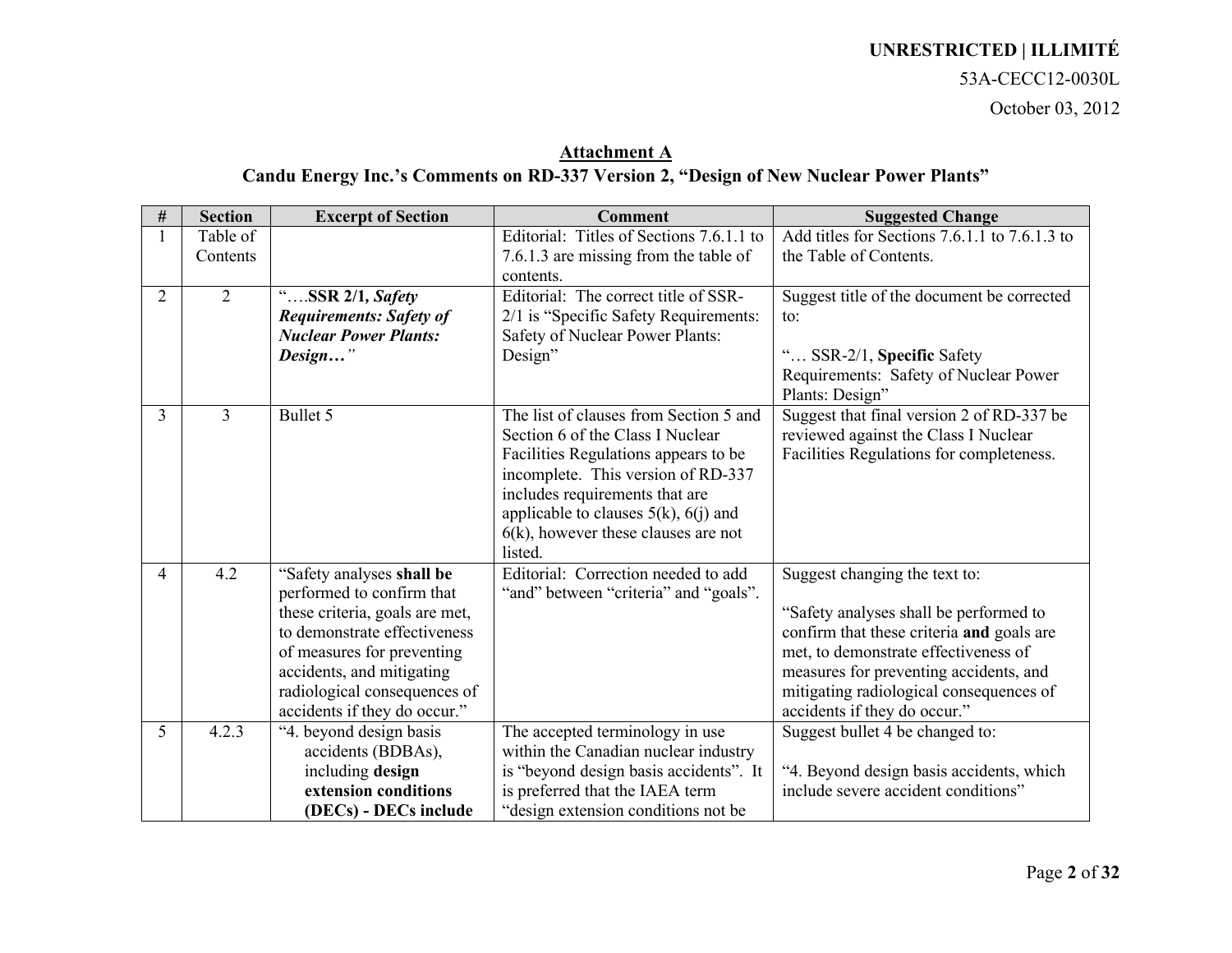#### 53A-CECC12-0030L

| $\#$ | <b>Section</b> | <b>Excerpt of Section</b> | <b>Comment</b>                         | <b>Suggested Change</b>                     |
|------|----------------|---------------------------|----------------------------------------|---------------------------------------------|
|      |                | some severe accident      | used."                                 | If the IAEA terminology is adopted, then it |
|      |                | conditions"               | If the CNSC adopts the term "design"   | is suggested to change the text to:         |
|      |                |                           | extension conditions", it is suggested |                                             |
|      |                |                           | that the IAEA definition and use of    | "4. design extension condition (DECs),      |
|      |                |                           | the term "design extension"            | which could include severe accident         |
|      |                |                           | conditions" from IAEA SSR-2/1 be       | conditions."                                |
|      |                |                           | adopted in its entirety. Also, the     |                                             |
|      |                |                           | CNSC should use consistent             |                                             |
|      |                |                           | terminology for DEC in RD-337;         |                                             |
|      |                |                           | consistency with Sections 7.3 and      |                                             |
|      |                |                           | 4.2.3, and the definitions provided in |                                             |
|      |                |                           | glossary are needed.                   |                                             |
|      |                |                           | Note the definition in SSR-2/1 differs |                                             |
|      |                |                           | from the definition in this draft      |                                             |
|      |                |                           | version 2 of RD-337;                   |                                             |
|      |                |                           | "Accident conditions that are not      |                                             |
|      |                |                           | considered for design basis accidents, |                                             |
|      |                |                           | but that are considered in the design  |                                             |
|      |                |                           | process of the facility in accordance  |                                             |
|      |                |                           | with best estimate methodology, and    |                                             |
|      |                |                           | for which releases of radioactive      |                                             |
|      |                |                           | material are kept within acceptable    |                                             |
|      |                |                           | limits. Design extension conditions    |                                             |
|      |                |                           | could include severe accident          |                                             |
|      |                |                           | conditions."                           |                                             |
|      |                |                           | If the term "design extension"         |                                             |
|      |                |                           | conditions" is adopted for new NPPs,   |                                             |
|      |                |                           | GD-337 should provide explanations     |                                             |
|      |                |                           | for the relationship between "design   |                                             |
|      |                |                           | extension conditions" and "beyond      |                                             |
|      |                |                           | design basis accidents."               |                                             |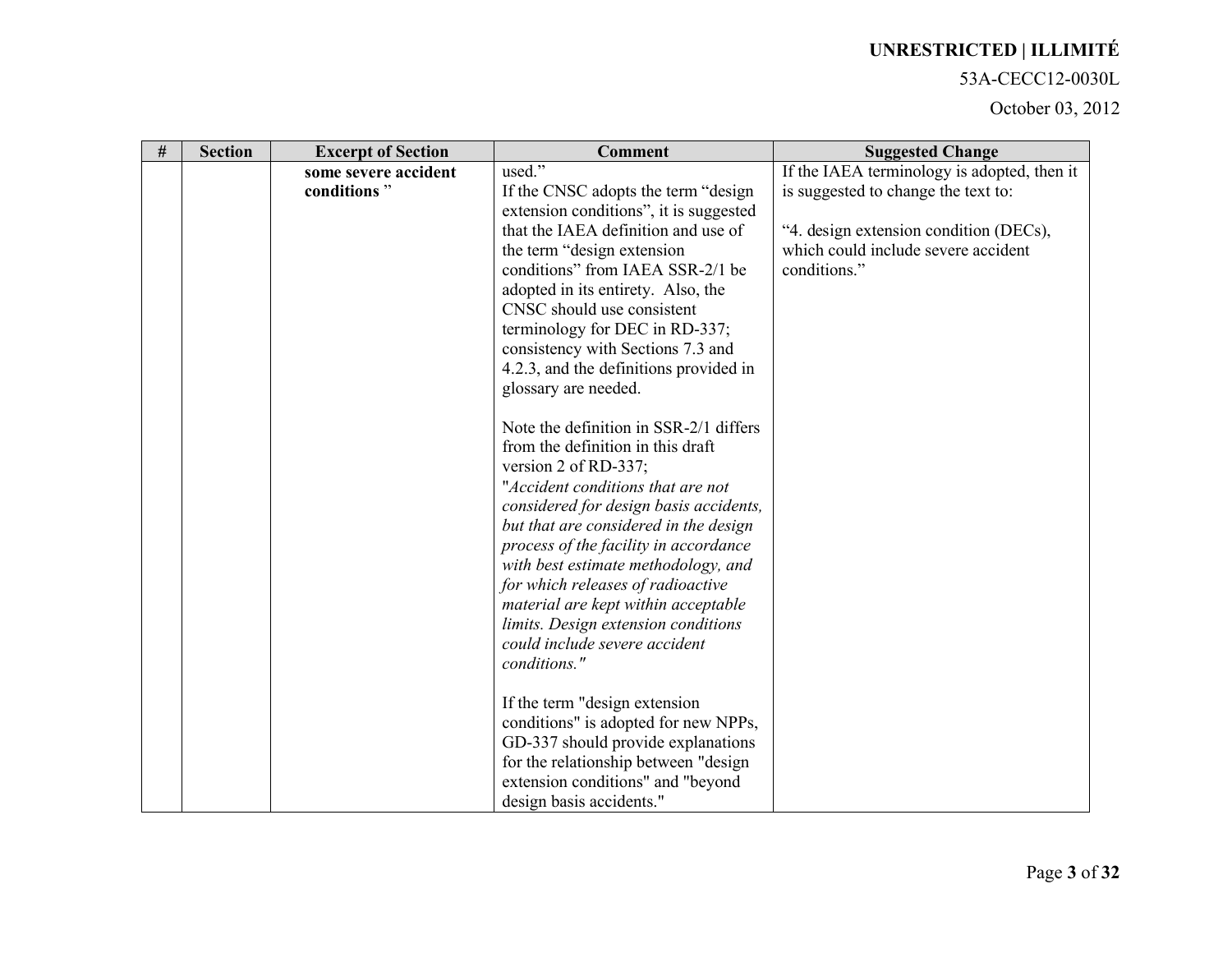#### 53A-CECC12-0030L

| $\#$ | <b>Section</b> | <b>Excerpt of Section</b>                                                                                                                                                                                                                                                                         | <b>Comment</b>                                                                                                                                                                                                                                                                                                                                                                                                               | <b>Suggested Change</b>                                                                                                                                                                                                        |
|------|----------------|---------------------------------------------------------------------------------------------------------------------------------------------------------------------------------------------------------------------------------------------------------------------------------------------------|------------------------------------------------------------------------------------------------------------------------------------------------------------------------------------------------------------------------------------------------------------------------------------------------------------------------------------------------------------------------------------------------------------------------------|--------------------------------------------------------------------------------------------------------------------------------------------------------------------------------------------------------------------------------|
| 6    | 4.3.1          | "The aim of the first level of<br>defence is to prevent<br>deviations from normal<br>operation, and to prevent<br>failures of structures,<br>systems and components<br>$(SSCs)$ ."                                                                                                                | Defence in depth is applied to all safety<br>related activities. Level one is about<br>preventing failures of SSCs important to<br>safety, not all SSCs. This aligns with<br>IAEA SSR-2/1 article 2.13 (1).                                                                                                                                                                                                                  | Suggest changing the text to:<br>"The aim of the first level of defence is to<br>prevent deviations from normal operation,<br>and to prevent failures of structures,<br>systems and components (SSCs)<br>important to safety." |
| 7    | 4.3.1          | n/a                                                                                                                                                                                                                                                                                               | Suggest adding a sentence at the end<br>of section 4.3.1, to send the reader to<br>section 6.1 for further details<br>(following the model of the new<br>sentence added in Section 4.3.2).                                                                                                                                                                                                                                   | Suggest adding the following sentence:<br>"Application of the levels of defence is<br>discussed in further detail in section 6.1."                                                                                             |
| 8    | 4.3.3          | "OLC's shall include<br>1. safety limits<br>2. limiting settings for<br>safety systems"                                                                                                                                                                                                           | By introducing the text on OLCs from<br>IAEA Safety Guide NS-G-2.2, it is<br>also necessary to include an<br>explanation of the terminology of<br>OLCs from NS-G-2.2. This<br>explanation should be included in<br>GD-337 to provide clarification.                                                                                                                                                                          | No change to the text.                                                                                                                                                                                                         |
| 9    | 4.3.3          | "5. requirements for<br>surveillance, maintenance,<br>testing and inspection of the<br>plant to ensure that SSCs<br>function as intended in the<br>design, to comply with the<br>requirement for<br>optimization by keeping<br>radiation exposures as low<br>as reasonably achievable<br>(ALARA)" | The OLCs should be based on<br>consistency with the safety analysis,<br>not ALARA. Suggest deleting "to<br>comply with the requirement for<br>optimization by keeping radiation<br>exposures as low as reasonably<br>achievable (ALARA)".<br>It is understood that ALARA must be<br>included when developing the<br>operator activities for performing<br>surveillance, maintenance, testing and<br>inspection of the plant. | Suggest changing the text to:<br>"5. requirements for surveillance,<br>maintenance, testing and inspection of the<br>plant to ensure that SSCs function as<br>intended in the design"                                          |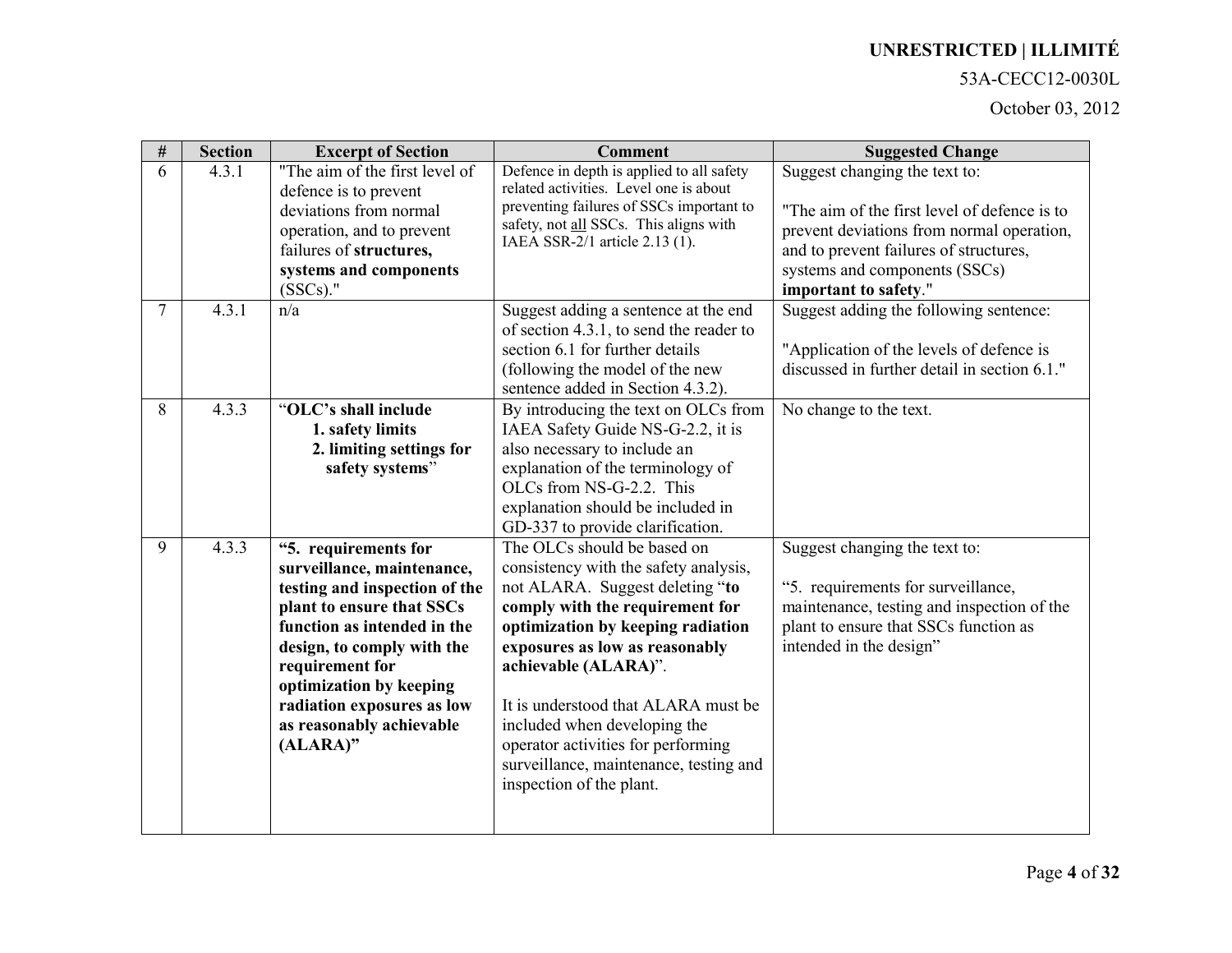#### 53A-CECC12-0030L

| $\#$ | <b>Section</b> | <b>Excerpt of Section</b>                                                                                                                      | <b>Comment</b>                                                                                                                                                                                                                                                                                                                                                                                                       | <b>Suggested Change</b>                                                                                                                                                 |
|------|----------------|------------------------------------------------------------------------------------------------------------------------------------------------|----------------------------------------------------------------------------------------------------------------------------------------------------------------------------------------------------------------------------------------------------------------------------------------------------------------------------------------------------------------------------------------------------------------------|-------------------------------------------------------------------------------------------------------------------------------------------------------------------------|
| 10   | 5              | "4. a safety management<br>program that recognizes<br>the importance of a<br>healthy safety culture"                                           | Editorial: Suggest substituting "strong<br>safety culture" for "healthy safety<br>culture", because the commonly used<br>term in the nuclear industry is "strong"<br>safety culture".                                                                                                                                                                                                                                | Suggest changing the text to:<br>"4. a safety management system that<br>recognizes the importance of a strong<br>safety culture"                                        |
|      |                |                                                                                                                                                | Suggest replacing "a safety<br>management program" with "a<br>management system" for consistency<br>with section 5 text.                                                                                                                                                                                                                                                                                             |                                                                                                                                                                         |
| 11   | 5.1            | "The applicant or licensee<br>shall confirm that the design<br>authority has achieved the<br>following objectives during<br>the design phase." | In most cases, much of the design of a<br>nuclear power plant would have<br>already been designed. Therefore any<br>review would be a backward looking<br>to assess if the objectives were met.<br>The licensee may request changes in<br>the design after such a review.                                                                                                                                            | Suggest revising the text as follows:<br>"The applicant or licensee shall confirm<br>that the design authority has achieved the<br>following objectives for the design" |
| 12   | 5.2            | "10. Physical protection<br>systems are provided to<br>address design basis threats."                                                          | In addition to physical protection<br>systems, cyber security programs are<br>also provided to address design basis<br>threats.                                                                                                                                                                                                                                                                                      | Suggest changing item 10 to:<br>"Physical protection systems and cyber<br>security programs are provided to address<br>design basis threats."                           |
| 13   | 5.3            | "The computer software<br>used for design and analysis<br>calculations shall be<br>qualified in accordance<br>with applicable standards."      | By using the term "qualified in<br>accordance with applicable standards"<br>some confusion may be introduced,<br>because the nuclear industry is more<br>familiar with the use of verified and<br>validated software, as defined in CSA<br>N286.7.<br>For clarification it is suggested that<br>the definition of "qualified software"<br>from CSA N286.7.1-09 be included in<br>GD-337 to provide clarification and | No change to the text.                                                                                                                                                  |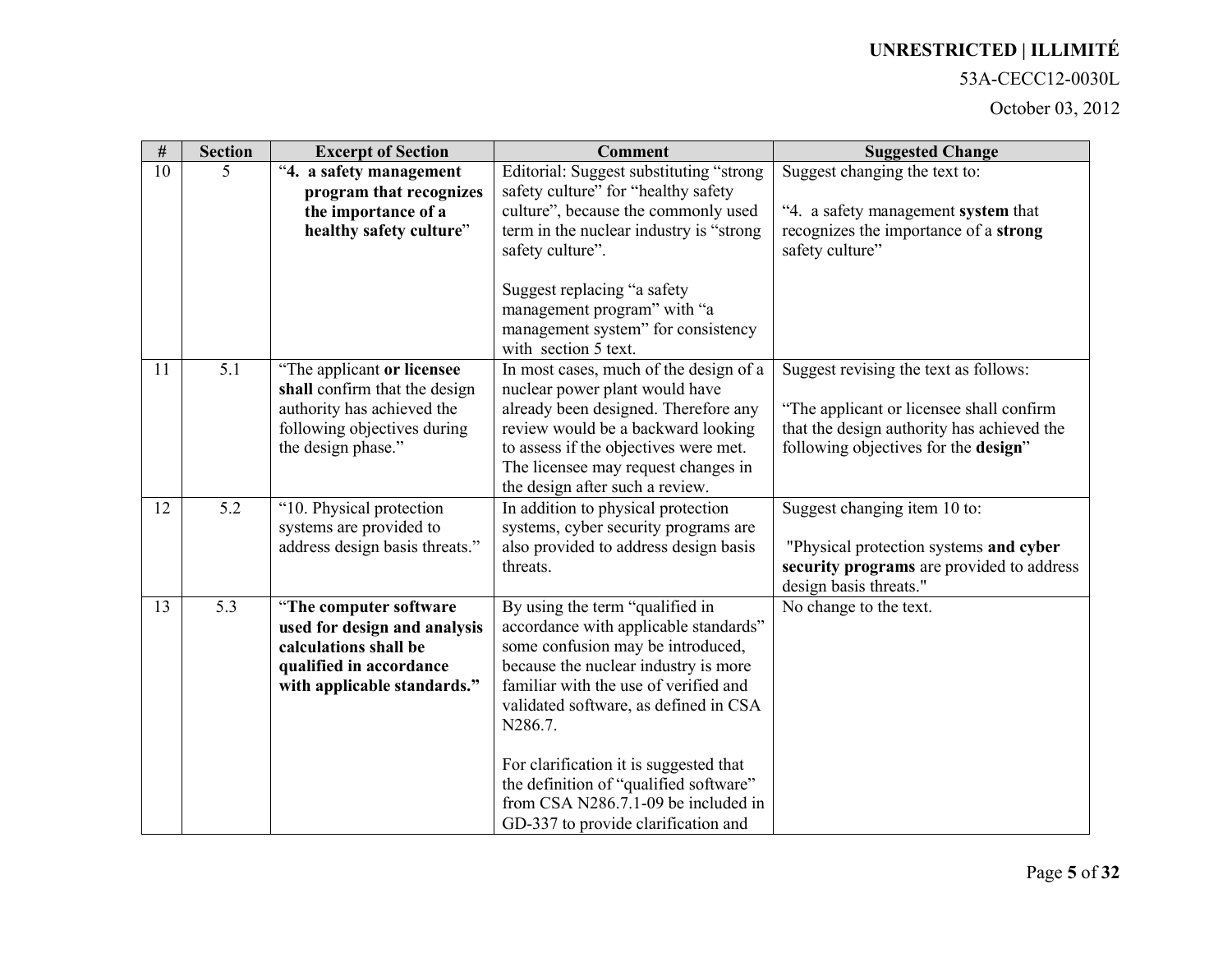#### 53A-CECC12-0030L

| $\#$ | <b>Section</b> | <b>Excerpt of Section</b>                                                                                                                                                                   | <b>Comment</b>                                                                                                                                                                                                                                                                                                                                                                                                                                                                                                                                                                                   | <b>Suggested Change</b>                                                                                                                                                                                                    |
|------|----------------|---------------------------------------------------------------------------------------------------------------------------------------------------------------------------------------------|--------------------------------------------------------------------------------------------------------------------------------------------------------------------------------------------------------------------------------------------------------------------------------------------------------------------------------------------------------------------------------------------------------------------------------------------------------------------------------------------------------------------------------------------------------------------------------------------------|----------------------------------------------------------------------------------------------------------------------------------------------------------------------------------------------------------------------------|
|      |                |                                                                                                                                                                                             | guidance on the intent of "shall be<br>qualified in accordance with<br>applicable standards", namely:                                                                                                                                                                                                                                                                                                                                                                                                                                                                                            |                                                                                                                                                                                                                            |
|      |                |                                                                                                                                                                                             | "Qualified software — software that<br>is considered qualified under CSA<br>N286.7. Qualified software<br>(a) is shown to be capable of<br>addressing intended problems;<br>(b) is adequately specified, which<br>includes<br>documentation of<br>(i)<br>requirements, design,<br>characteristics, and<br>limitations of use; and<br>identification of all required<br>(ii)<br>tool components and their<br>required attributes;<br>(c) possesses attributes that have<br>been demonstrated to satisfy all<br>requirements; and<br>(d) includes configuration<br>management and change control." |                                                                                                                                                                                                                            |
| 14   | 5.4            | "Where needed, codes and<br>standards shall be<br>supplemented or modified to<br>ensure that the final quality of<br>the design is commensurate<br>with the necessary safety<br>functions." | Changing from "may be" to "shall<br>be" needs careful consideration. It is<br>not always practical to add additional<br>quality requirements beyond those<br>called up in codes and standards.<br>Consideration should be given to<br>whether supplementing the codes and<br>standards are practicable.                                                                                                                                                                                                                                                                                          | Suggest changing the text to:<br>"Where needed and practicable, codes<br>and standards shall be supplemented to<br>ensure that the final quality of the design is<br>commensurate with the necessary safety<br>functions." |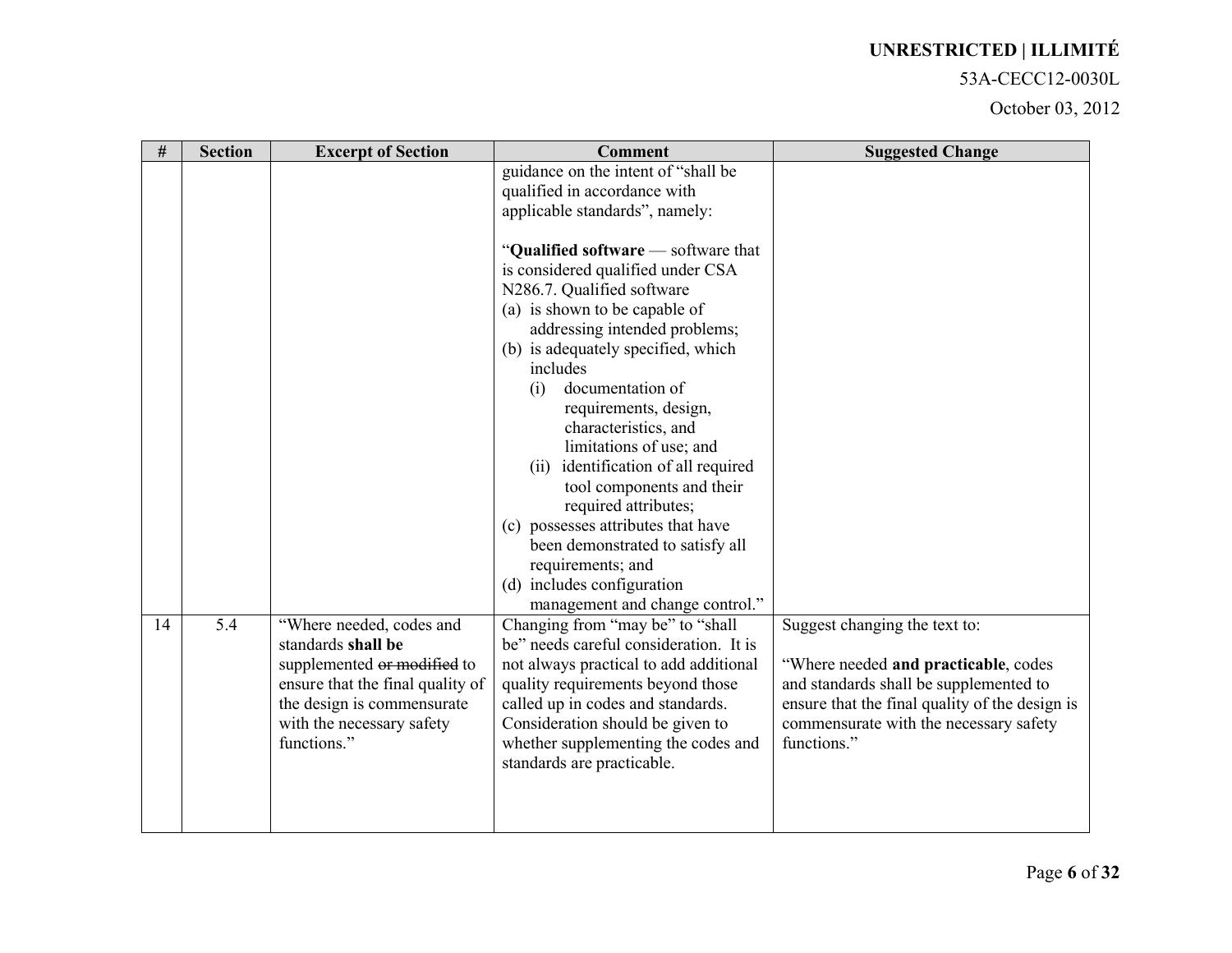#### 53A-CECC12-0030L

| $\#$            | <b>Section</b> | <b>Excerpt of Section</b>                                 | <b>Comment</b>                          | <b>Suggested Change</b>                                                          |
|-----------------|----------------|-----------------------------------------------------------|-----------------------------------------|----------------------------------------------------------------------------------|
| $\overline{15}$ | 5.7            | "3. system SSC                                            | For clarity, suggest "SSC               | Suggest changing the text to:                                                    |
|                 |                | classifications"                                          | classifications" be expanded to "       |                                                                                  |
|                 |                |                                                           | structure, system and component         | "3. structure, system and component                                              |
|                 |                |                                                           | classifications".                       | classifications".                                                                |
| 16              | 5.7            | "5. security system design,                               | Cyber security programs should also     | Suggest changing item 5 to:                                                      |
|                 |                | including a description of                                | be included here.                       |                                                                                  |
|                 |                | physical security barriers"                               |                                         | "security system design, including a                                             |
|                 |                |                                                           |                                         | description of physical security barriers                                        |
|                 |                |                                                           |                                         | and cyber security programs"                                                     |
| 17              | 6.1            | "Level One: Achievement of                                | Suggest that the text be rephrased as a | Suggest changing the text to:                                                    |
|                 |                | defence in depth level one                                | requirement.                            |                                                                                  |
|                 |                | requires conservative design                              |                                         | "Achievement of defence in depth level"                                          |
|                 |                | and high-quality construction                             |                                         | one shall include conservative design and                                        |
|                 |                | to provide confidence that                                |                                         | high-quality construction to provide                                             |
|                 |                | plant failures and deviations                             |                                         | confidence that plant failures and                                               |
|                 |                | from normal operations are<br>minimized and accidents are |                                         | deviations from normal operations are<br>minimized and accidents are prevented." |
|                 |                | prevented."                                               |                                         |                                                                                  |
| 18              | 6.1.1          | "To the extent practicable,                               | It is unclear how "the possibility of   | Suggest changing the text to.                                                    |
|                 |                | the design therefore shall                                | harmful consequences of errors in       |                                                                                  |
|                 |                | prevent:                                                  | operation and maintenance" is           | "To the extent practicable, the design shall                                     |
|                 |                |                                                           | considered to be a physical barrier.    | prevent:                                                                         |
|                 |                | 4. the possibility of harmful                             | The intent should be to defend          | 4. the possibility of failure of engineered                                      |
|                 |                | consequences of errors in                                 | engineered barriers against human       | barriers from errors in operation and                                            |
|                 |                | operation and                                             | errors.                                 | maintenance that could result in harmful                                         |
|                 |                | maintenance"                                              |                                         | consequences".                                                                   |
| 19              | 6.2            | "4. shielding against                                     | Changing the definitions of the         | Suggest changing the text to:                                                    |
|                 |                | radiation"                                                | fundamental safety functions requires   |                                                                                  |
|                 |                |                                                           | additional clarification. The current   | "4. shielding against radiation for worker                                       |
|                 |                |                                                           | draft GD-337 does not provide any       | access"                                                                          |
|                 |                |                                                           | context or clarification on "shielding  |                                                                                  |
|                 |                |                                                           | against radiation" as a fundamental     |                                                                                  |
|                 |                |                                                           | safety function. Suggest making the     |                                                                                  |
|                 |                |                                                           | statement of the fundamental safety     |                                                                                  |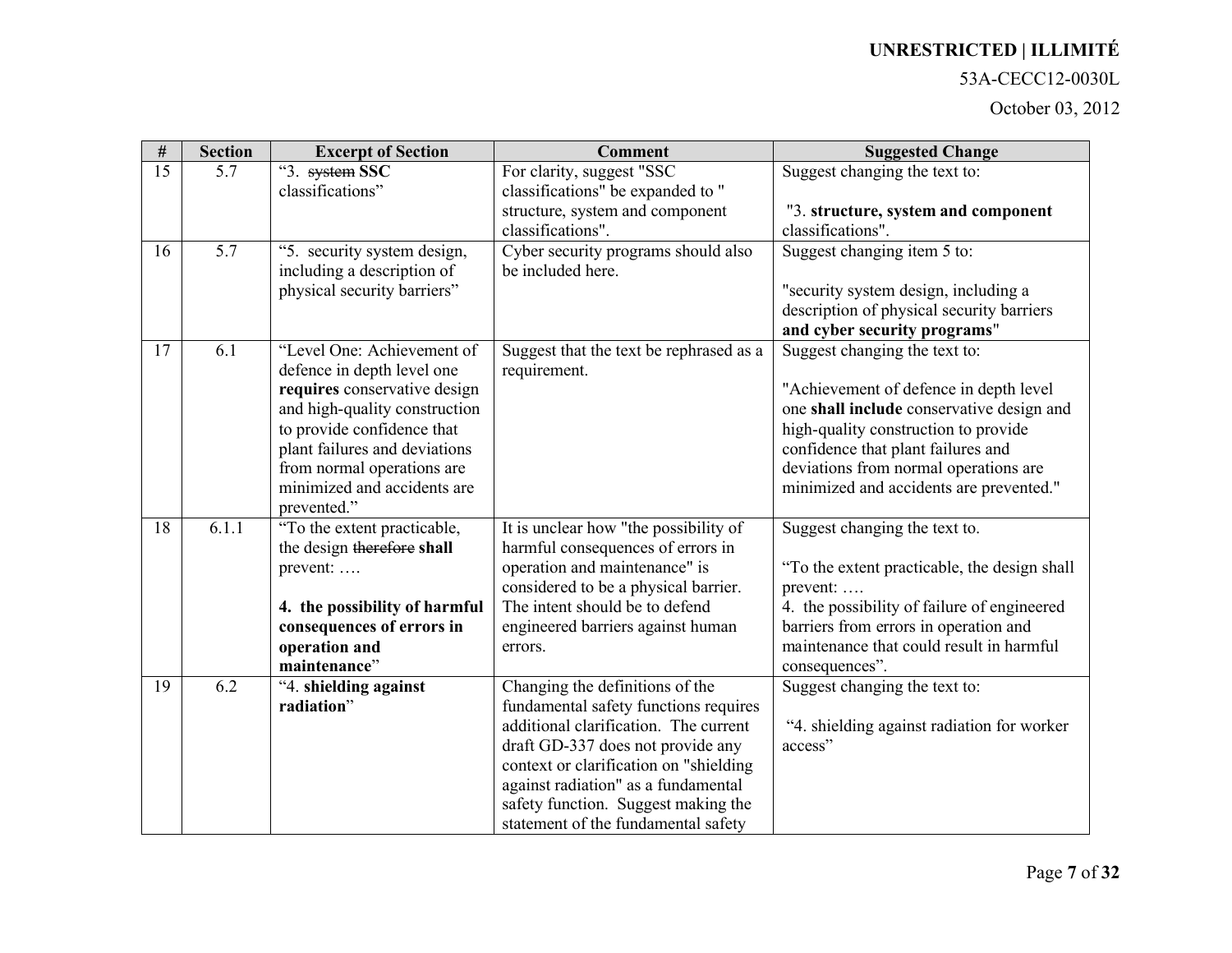#### 53A-CECC12-0030L

| #  | <b>Section</b> | <b>Excerpt of Section</b>                                                                                                                                                         | <b>Comment</b>                                                                                                                                                                                                                                                                                                                                                                                                                                                                                                                  | <b>Suggested Change</b>                                                                                                                                                                                     |
|----|----------------|-----------------------------------------------------------------------------------------------------------------------------------------------------------------------------------|---------------------------------------------------------------------------------------------------------------------------------------------------------------------------------------------------------------------------------------------------------------------------------------------------------------------------------------------------------------------------------------------------------------------------------------------------------------------------------------------------------------------------------|-------------------------------------------------------------------------------------------------------------------------------------------------------------------------------------------------------------|
|    |                |                                                                                                                                                                                   | function more explicit to worker<br>protection.                                                                                                                                                                                                                                                                                                                                                                                                                                                                                 |                                                                                                                                                                                                             |
| 20 | 6.2            | "This approach shall identify<br>the need for such functions as<br>reactor shutdown, emergency<br>core cooling, containment,<br>emergency heat removal and<br>power systems etc." | Editorial: Suggest deleting "etc".                                                                                                                                                                                                                                                                                                                                                                                                                                                                                              | Suggest changing the text to:<br>"This approach shall identify the need for<br>such functions as reactor shutdown,<br>emergency core cooling, containment,<br>emergency heat removal and power<br>systems." |
| 21 | 6.6.1          | "The design shall take due<br>account of challenges to a<br>multi-unit site."                                                                                                     | The use of the term "multi-unit site"<br>can lead to confusion. One can have<br>a site with multiple units as part of a<br>single build project, or the addition of<br>one or more units to an existing site<br>where one or more units are already<br>in operation.                                                                                                                                                                                                                                                            | Suggest changing the text to:<br>"The design shall take due account of<br>challenges to multiple units at a site."                                                                                          |
| 22 | 7.1            | "SSCs important to safety<br>shall include:<br>2. complementary design<br>features"                                                                                               | Portable equipment - such as<br>emergency mitigating equipment, and<br>pumps should not necessarily<br>constitute systems important to safety.<br>More clarification is required on<br>positioning portable equipment under<br>systems important to safety in<br>complementary design features for<br>new nuclear power plants. Note, that<br>portable equipment is not considered<br>under systems important to safety for<br>existing nuclear power plants. This<br>additional clarification should be<br>included in GD-337. | No change to the text.                                                                                                                                                                                      |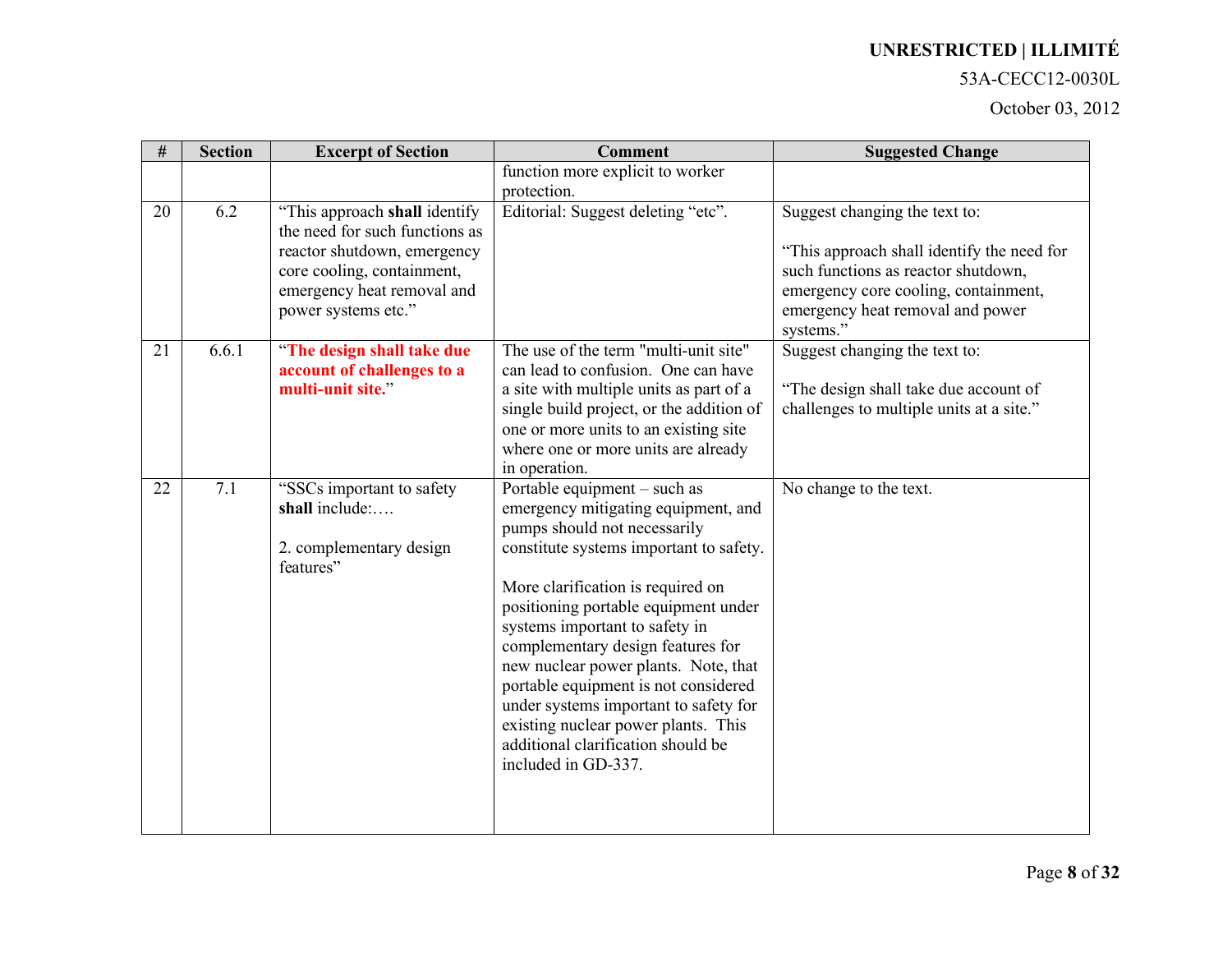### 53A-CECC12-0030L

| $\#$ | <b>Section</b> | <b>Excerpt of Section</b>                                                                                                                                                                                                                                                                                                                                                                                                                                                                                                                                                                                                                             | <b>Comment</b>                                                                                                                                                                                                                                                                                                                                                                                                                                                                                                                                                                                                                                                                                                                                                                          | <b>Suggested Change</b>                                                                                                                                                                                                                                                                                                                                                                                                                                                                                                                                                                                                                                                                                                                                                                                                        |
|------|----------------|-------------------------------------------------------------------------------------------------------------------------------------------------------------------------------------------------------------------------------------------------------------------------------------------------------------------------------------------------------------------------------------------------------------------------------------------------------------------------------------------------------------------------------------------------------------------------------------------------------------------------------------------------------|-----------------------------------------------------------------------------------------------------------------------------------------------------------------------------------------------------------------------------------------------------------------------------------------------------------------------------------------------------------------------------------------------------------------------------------------------------------------------------------------------------------------------------------------------------------------------------------------------------------------------------------------------------------------------------------------------------------------------------------------------------------------------------------------|--------------------------------------------------------------------------------------------------------------------------------------------------------------------------------------------------------------------------------------------------------------------------------------------------------------------------------------------------------------------------------------------------------------------------------------------------------------------------------------------------------------------------------------------------------------------------------------------------------------------------------------------------------------------------------------------------------------------------------------------------------------------------------------------------------------------------------|
| 23   | 7.1            | "Appropriately designed<br>interfaces shall be provided<br>between SSCs of different<br>classes in order to minimize<br>the risk of having an SSCs<br>less important to safety from<br>adversely affecting the<br>function or reliability of an<br>SSCs of greater importance."                                                                                                                                                                                                                                                                                                                                                                       | Editorial: Change "of an SSCs of<br>" to " of SSCs of ".                                                                                                                                                                                                                                                                                                                                                                                                                                                                                                                                                                                                                                                                                                                                | Suggest changing the text to:<br>"Appropriately designed interfaces shall be<br>provided between SSCs of different classes<br>in order to minimize the risk of having<br>SSCs less important to safety adversely<br>affecting the function or reliability of an<br>SSCs of greater importance."                                                                                                                                                                                                                                                                                                                                                                                                                                                                                                                                |
| 24   | 7.2            | "The design authority shall"<br>establish the plant design<br>envelope, which comprises<br>all plant states considered<br>in the design: normal<br>operation, AOOs, DBAs<br>and DECs, as shown in<br>Figure 1.<br>The design basis shall specify<br>the capabilities that are<br>necessary for the plant in<br>operational states and<br>DBAs.<br>Conservative design<br>measures and sound<br>engineering practices shall be<br>applied in the design basis for<br>operational states and<br>DBAs. This will provide a<br>high degree of assurance that<br>no significant damage will<br>occur to the reactor core, and<br>that radiation doses will | The description in the current version<br>of RD-337 follows a better logic:<br>plant design envelope covers<br>the overall plant,<br>design basis and<br>$\bullet$<br>complementary design<br>features make up the two<br>subsets of the plant design<br>envelope, and then<br>associating the applicable<br>plant states with the design<br>basis and the complementary<br>design features.<br>According to requirement 14 in IAEA<br>SSR-2/1 (which is indicated by CNSC<br>as a basis of RD-337 version 2),<br>design basis specifies the capabilities<br>necessary for operational states (NO<br>& AOO), DBAs and internal and<br>external hazard conditions. So RD-<br>337 definition of design basis should<br>include the internal & external hazard<br>conditions, for clarity. | Suggest changing the text to:<br>"The design authority shall establish the<br>plant design envelope, which comprises:<br>the design basis, which shall specify<br>$\bullet$<br>the capabilities that are necessary for<br>the plant in operational states, DBAs<br>and some conditions from internal and<br>external hazards, and<br>complementary design features, which<br>$\bullet$<br>shall address the performance of the<br>plant in DECs.<br>Conservative design measures and sound<br>engineering practices shall be applied in<br>the design basis for operational states and<br>DBAs. This will provide a high degree of<br>assurance that no significant damage will<br>occur to the reactor core, and that radiation<br>doses will remain within established<br>limits."<br>Suggest deleting Figure 1 from RD-337. |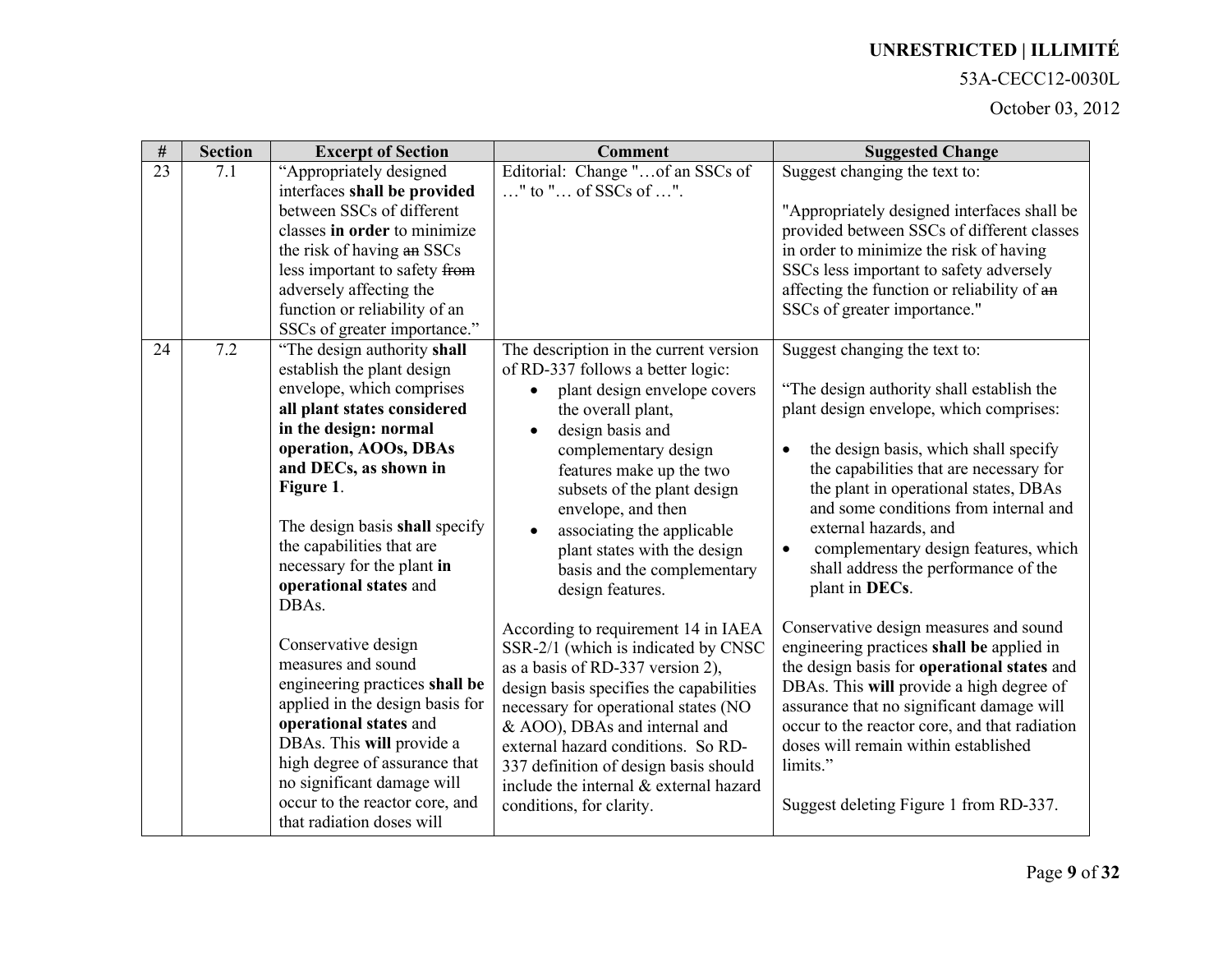#### 53A-CECC12-0030L

| $\#$ | <b>Section</b> | <b>Excerpt of Section</b>   | <b>Comment</b>                                                                  | <b>Suggested Change</b>                    |
|------|----------------|-----------------------------|---------------------------------------------------------------------------------|--------------------------------------------|
|      |                | remain within established   | However, RD-337 version 2 section                                               | Suggest adding the following text to       |
|      |                | limits.                     | 7.4.1 shows internal events can be                                              | Section 7.3 GD-337 along with Figure 1:    |
|      |                |                             | classified as AOO, DBA or DEC; and                                              |                                            |
|      |                | Complementary design        | RD-337 version 2 section 7.4.2 shows                                            | "The relationship between the plant design |
|      |                | features address the        | external events can be classified as                                            | envelope and the plant states is shown in  |
|      |                | performance of the plant in | DBA or DEC. This means that                                                     | Figure 1."                                 |
|      |                | DECs. including selected    | internal and external events can be                                             |                                            |
|      |                | severe accidents."          | considered either design basis (if                                              |                                            |
|      |                |                             | classified AOO or DBA) or                                                       |                                            |
|      |                |                             | complementary design features (if                                               |                                            |
|      |                |                             | classified as DEC). If this is true, then<br>the proposed change has to include |                                            |
|      |                |                             | "some conditions from internal and                                              |                                            |
|      |                |                             | external hazards".                                                              |                                            |
|      |                |                             |                                                                                 |                                            |
|      |                |                             | The criteria for classification of                                              |                                            |
|      |                |                             | internal/external hazards as DBA or                                             |                                            |
|      |                |                             | DEC are not clearly explained in GD-                                            |                                            |
|      |                |                             | 337.                                                                            |                                            |
|      |                |                             |                                                                                 |                                            |
|      |                |                             | Since Figure 1 shows the plant states,                                          |                                            |
|      |                |                             | it is more appropriate to include it in                                         |                                            |
|      |                |                             | Section 7.3 of GD-337.                                                          |                                            |
|      |                |                             |                                                                                 |                                            |
|      |                |                             | It is also suggested that GD-337 could                                          |                                            |
|      |                |                             | include a version of Figure 1 that also                                         |                                            |
|      |                |                             | shows the design basis and                                                      |                                            |
|      |                |                             | complementary design features                                                   |                                            |
|      |                |                             | against the operational states and<br>accident conditions.                      |                                            |
| 25   | 7.3            | "Plant states considered in | Editorial: Change to rephrase the text                                          | Suggest changing text to:                  |
|      |                | the design are grouped into | as a requirement.                                                               |                                            |
|      |                | the following four          |                                                                                 | "The following four categories of plant    |
|      |                | categories:"                |                                                                                 | states shall be considered in the design:" |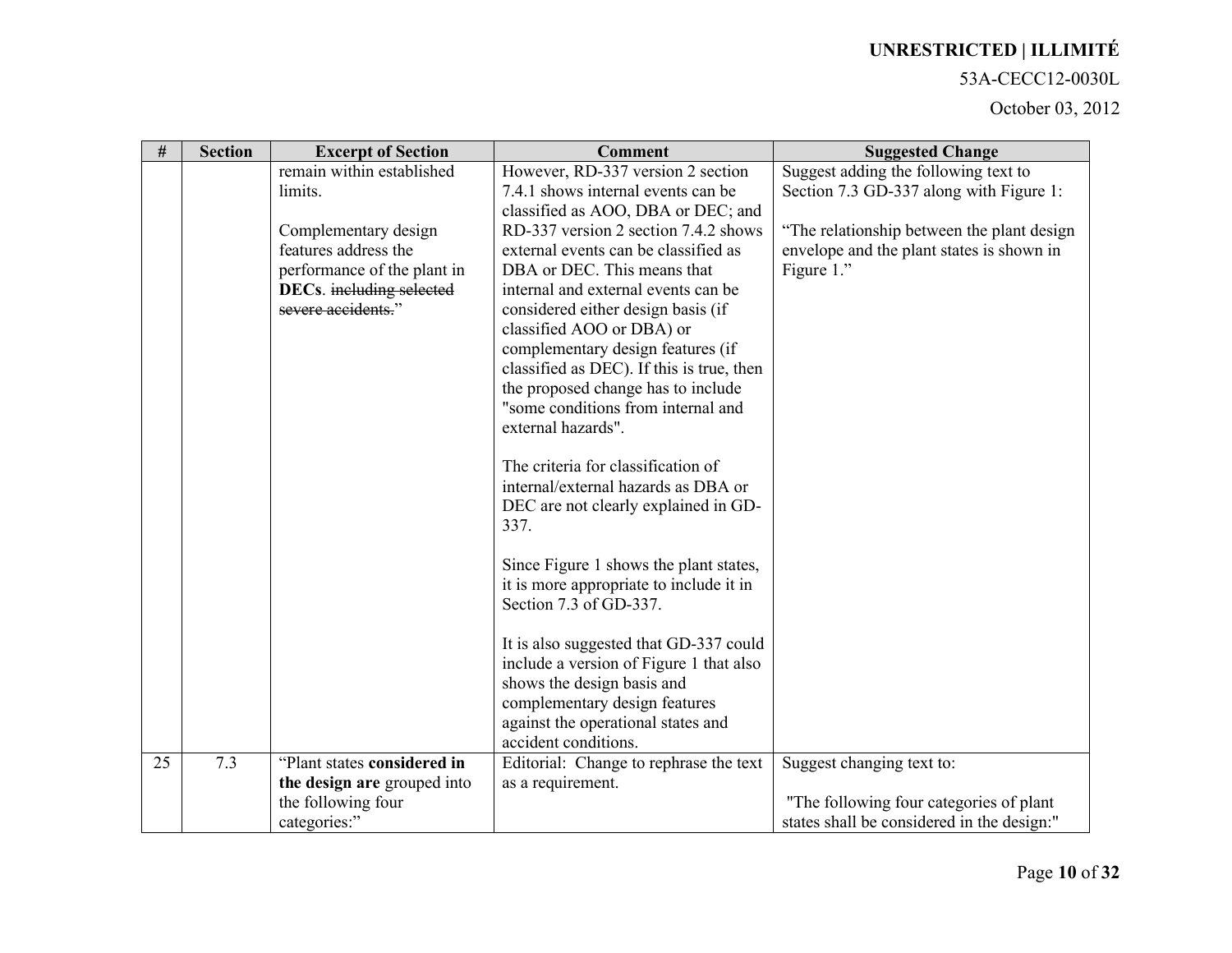#### 53A-CECC12-0030L

| $\overline{\#}$ | <b>Section</b> | <b>Excerpt of Section</b>     | <b>Comment</b>                                                           | <b>Suggested Change</b>                                                        |
|-----------------|----------------|-------------------------------|--------------------------------------------------------------------------|--------------------------------------------------------------------------------|
| 26              | 7.3            | "4. Design Extension          | Use of Beyond Design Basis Accident                                      | Suggest changing the text to:                                                  |
|                 |                | <b>Conditions-accident</b>    | is preferred because it is the                                           |                                                                                |
|                 |                | conditions, not considered    | commonly used term in the Canadian                                       | "4. Beyond Design Basis Accidents -                                            |
|                 |                | design basis accidents,       | nuclear industry.                                                        | accident conditions less frequent and more                                     |
|                 |                | which are taken into          |                                                                          | severe than a design basis accident. A                                         |
|                 |                | account in the design of the  | Also, since requirements for BDBAs                                       | BDBA may or may not involve core/fuel                                          |
|                 |                | facility. Note: DECs are a    | have included severe accident                                            | degradation."                                                                  |
|                 |                | subset of beyond design       | conditions in the spent fuel bay to                                      |                                                                                |
|                 |                | basis accidents (BDBAs).      | address the Fukushima lessons                                            | If "design extension conditions" is adopted,                                   |
|                 |                | <b>BDBAs</b> are accident     | learned, it is suggested to replace                                      | suggest changing text to:                                                      |
|                 |                | conditions less frequent and  | "core degradation" with "core/fuel"                                      |                                                                                |
|                 |                | more severe than design basis | degradation".                                                            | "4. Design Extension Conditions-                                               |
|                 |                | accidents. A BDBA may or      |                                                                          | accident conditions that are not considered                                    |
|                 |                | may not involve core          | If it is decided to adopt the "design"                                   | for design basis accidents, but that are                                       |
|                 |                | degradation."                 | extension conditions terminology                                         | considered in the design process of the                                        |
|                 |                |                               | from the IAEA, then the text                                             | facility in accordance with best estimate                                      |
|                 |                |                               | regarding DECs should be the same<br>as the IAEA use of the term "design | methodology, and for which releases of<br>radioactive material are kept within |
|                 |                |                               | extension conditions" in IAEA SSR                                        | acceptable limits. Design extension                                            |
|                 |                |                               | 2/1. The IAEA definition for DECs                                        | conditions could include severe accident                                       |
|                 |                |                               | does not consider DECs to be a subset                                    | conditions."                                                                   |
|                 |                |                               | of BDBAs.                                                                |                                                                                |
|                 |                |                               |                                                                          |                                                                                |
|                 |                |                               | Bullet 4 should be revised as                                            |                                                                                |
|                 |                |                               | suggested to make it consistent with                                     |                                                                                |
|                 |                |                               | IAEA SSR 2/1.                                                            |                                                                                |
| 27              | 7.3.3          | "Provision shall also be made | Editorial: Replace "where" with                                          | Suggest changing text to:                                                      |
|                 |                | to support timely detection   | "when".                                                                  |                                                                                |
|                 |                | of, and manual response to,   |                                                                          | "Provision shall also be made to support"                                      |
|                 |                | conditions where prompt       |                                                                          | timely detection of, and manual response                                       |
|                 |                | action is not necessary."     |                                                                          | to, conditions when prompt action is not                                       |
|                 |                |                               |                                                                          | necessary."                                                                    |
|                 |                |                               |                                                                          |                                                                                |
|                 |                |                               |                                                                          |                                                                                |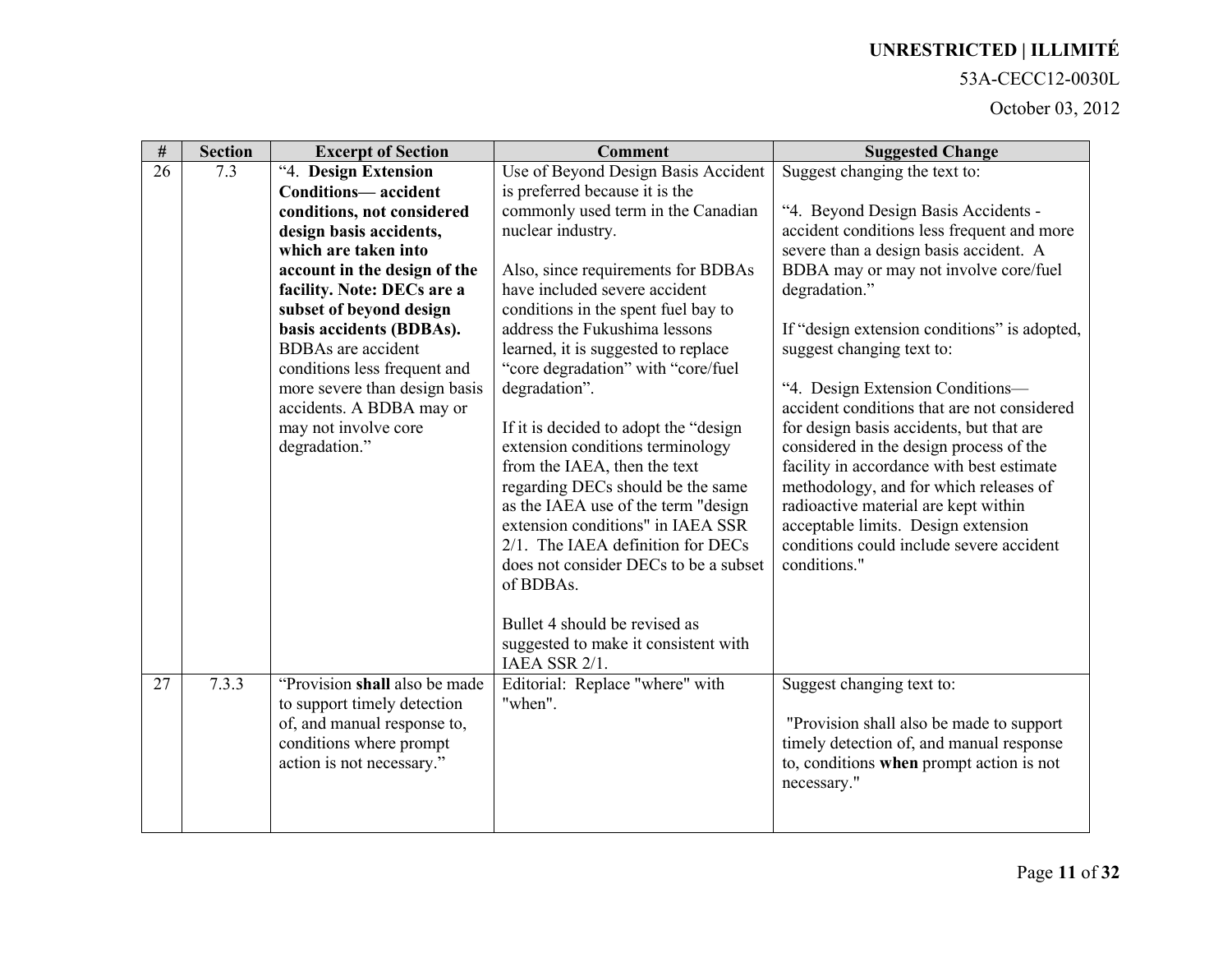#### 53A-CECC12-0030L

| $\#$ | <b>Section</b> | <b>Excerpt of Section</b>      | <b>Comment</b>                           | <b>Suggested Change</b>                      |
|------|----------------|--------------------------------|------------------------------------------|----------------------------------------------|
| 28   | 7.3.4          | "The design shall be such      | The use of the term "practically         | Suggest changing the text to:                |
|      |                | that plant states that could   | eliminated" requires further             |                                              |
|      |                | lead to significant            | clarification. This clarification is not | "The design shall be such that plant states  |
|      |                | radioactive releases are       | provided in GD-337. The text should      | that could lead to significant radioactive   |
|      |                | practically eliminated; if     | be revised to put it into context with   | releases are minimized such that the safety  |
|      |                | not, only protective           | respect to meeting the safety goals.     | goals are met; if not, only protective       |
|      |                | measures that are of limited   |                                          | measures that are capable of contributing to |
|      |                | scope in terms of area and     | The use of the phrase "only protective"  | the reduction of radioactivity releases to   |
|      |                | time shall be necessary for    | measures that are of limited scope in    | allow sufficient time for the                |
|      |                | protection of the public,      | terms of area and time shall be          | implementation of off-site emergency         |
|      |                | and sufficient time shall be   | necessary for protection of the public"  | procedures shall be necessary."              |
|      |                | made available to              | requires further clarification. Is this  |                                              |
|      |                | implement these measures."     | phrase intended to make reference to     |                                              |
|      |                |                                | the use of sheltering, evacuation and    |                                              |
|      |                |                                | relocation? If so, it is suggested that  |                                              |
|      |                |                                | the text be changed to be consistent     |                                              |
|      |                |                                | with the idea of "implementation of      |                                              |
|      |                |                                | offsite emergency measures".             |                                              |
| 29   | 7.3.4          | "the design shall provide      | The phrase 'including DECs               | Suggest changing the text to:                |
|      |                | biological shielding of        | involving severe accidents' is an        |                                              |
|      |                | appropriate composition and    | unnecessary addition - the DECs are      | "the design shall provide biological         |
|      |                | thickness in order to protect  | supposed to be identified by the         | shielding of appropriate composition and     |
|      |                | operational personnel during   | design authority per this section and    | thickness in order to protect operational    |
|      |                | <b>DECs, including DECs</b>    | the definition of DECs includes          | personnel during BDBAs."                     |
|      |                | involving severe accidents."   | severe accidents.                        |                                              |
|      |                |                                |                                          |                                              |
|      |                |                                | Also, use of the term BDBAs is           |                                              |
|      |                |                                | preferred.                               |                                              |
| 30   | 7.3.4          | Discussion of the term         | Use of the term BDBAs is preferred.      | Suggest revising the text to discuss BDBAs   |
|      |                | "Design Extension              |                                          | rather than DECs.                            |
|      |                | Conditions" throughout this    |                                          |                                              |
|      |                | section.                       |                                          |                                              |
| 31   | 7.3.4.1        | "Early in the design process,  | The requirements in section 7.3.4.1      | Suggest changing text to:                    |
|      |                | the various potential barriers | do not explicitly consider beyond        |                                              |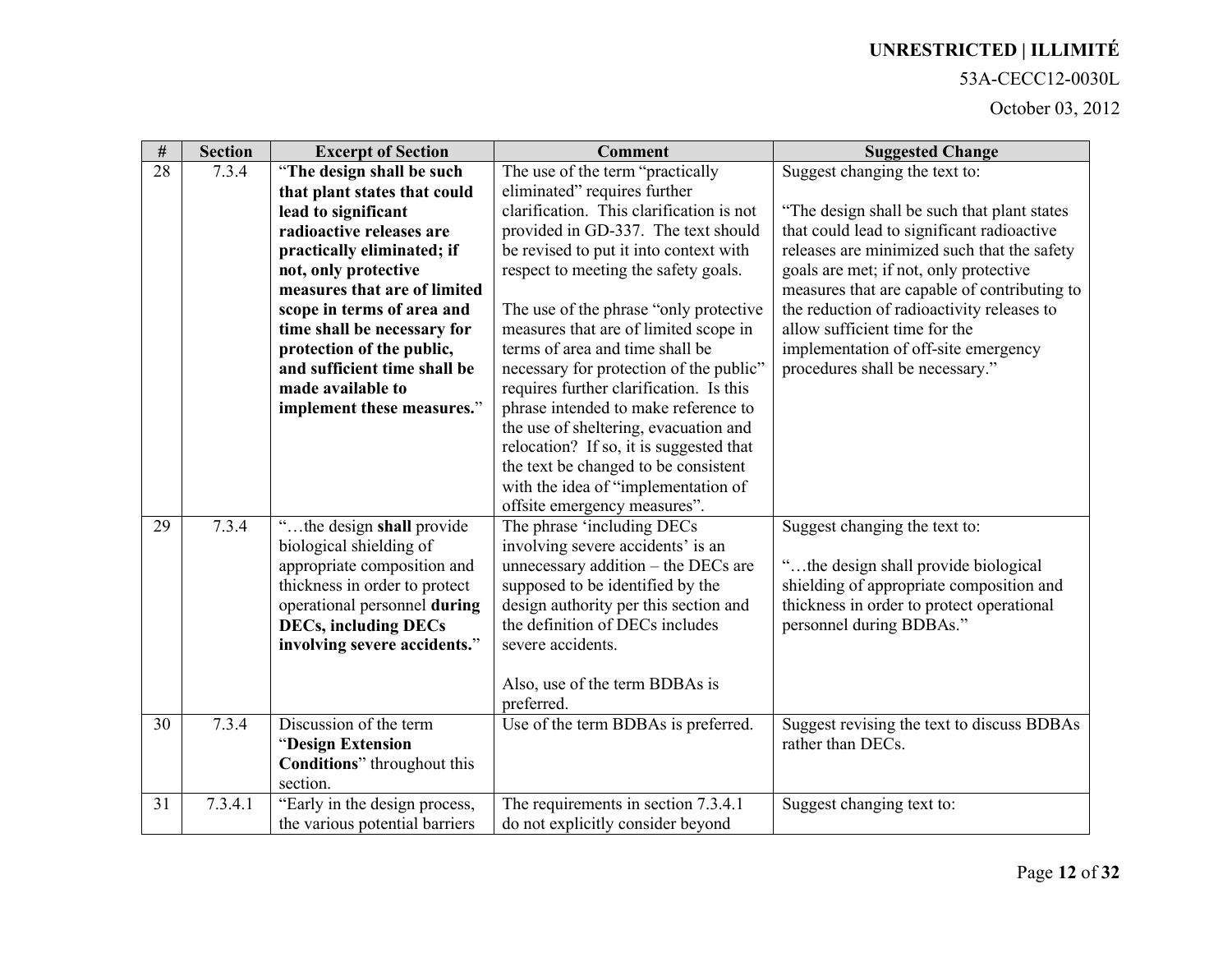### 53A-CECC12-0030L

| #  | <b>Section</b> | <b>Excerpt of Section</b>                 | <b>Comment</b>                                                       | <b>Suggested Change</b>                       |
|----|----------------|-------------------------------------------|----------------------------------------------------------------------|-----------------------------------------------|
|    |                | to core degradation shall be              | design basis accidents for the spent                                 | "Early in the design process, the various     |
|    |                | identified, and features that             | fuel bays that include postulated                                    | potential barriers to core/fuel degradation   |
|    |                | can be incorporated to halt               | significant fuel damage.                                             | shall be identified, and features that can be |
|    |                | core degradation at those                 |                                                                      | incorporated to halt core/fuel degradation    |
|    |                | barriers shall be provided."              | Suggest replacing "core degradation"<br>with "core/fuel degradation" | at those barriers shall be provided."         |
|    |                |                                           |                                                                      |                                               |
| 32 | 7.3.4.1        | "Containment shall also                   | For some low probability severe                                      | Suggest changing the text to:                 |
|    |                | prevent uncontrolled releases             | accidents (some including                                            |                                               |
|    |                | of radioactivity after this               | impairments of containment), this                                    | "Containment shall also prevent               |
|    |                | period."                                  | may not be possible.                                                 | uncontrolled releases of radioactivity after  |
|    |                |                                           |                                                                      | this period to the extent practicable".       |
| 33 | 7.3.4.1        | "The design shall include                 | Providing redundant connection                                       | Suggest changing text to:                     |
|    |                | redundant connection                      | points may mean introducing sharing                                  |                                               |
|    |                | points (paths) to provide for             | of flow paths. Deleting "(paths)" will                               | "The design shall include redundant           |
|    |                | water and electrical power                | lead to less confusion.                                              | connection points to provide for water and    |
|    |                | which may be needed to                    |                                                                      | electrical power which may be needed to       |
|    |                | support severe accident                   |                                                                      | support severe accident management            |
|    |                | management actions."                      |                                                                      | actions."                                     |
| 34 | 7.3.4.1        | "The design authority shall               | The use of the term "multi-unit"                                     | Suggest changing text to:                     |
|    |                | establish initial severe                  | requirements" can lead to confusion.                                 |                                               |
|    |                | accident management                       | One can have a site with multiple                                    | "The design authority shall establish initial |
|    |                | guidelines, taking into                   | units as part of a single build project,                             | severe accident management guidelines,        |
|    |                | account the plant design                  | or the addition of one or more units to                              | taking into account the plant design          |
|    |                | features including multi-unit             | an existing site where one or more                                   | features including requirements for           |
|    |                | requirements, and the                     | units are already in operation.                                      | multiple units at a site, and the             |
|    |                | understanding of accident                 |                                                                      | understanding of accident progression and     |
|    |                | progression and associated<br>phenomena." |                                                                      | associated phenomena."                        |
| 35 | 7.4            | "Postulated initiating events             | Use of the term BDBAs is preferred.                                  | Suggest retaining BDBAs.                      |
|    |                | can lead to AOOs, DBAs or                 | However, if the term "DECs" is                                       |                                               |
|    |                | <b>BDBAs</b> , and include credible       | adopted, then the text should be                                     | If DECs is adopted, suggest changing text     |
|    |                | failures or malfunctions of               | changed to replace "BDBAs" with                                      | to:                                           |
|    |                | SSCs, as well as operator                 | "DECs".                                                              |                                               |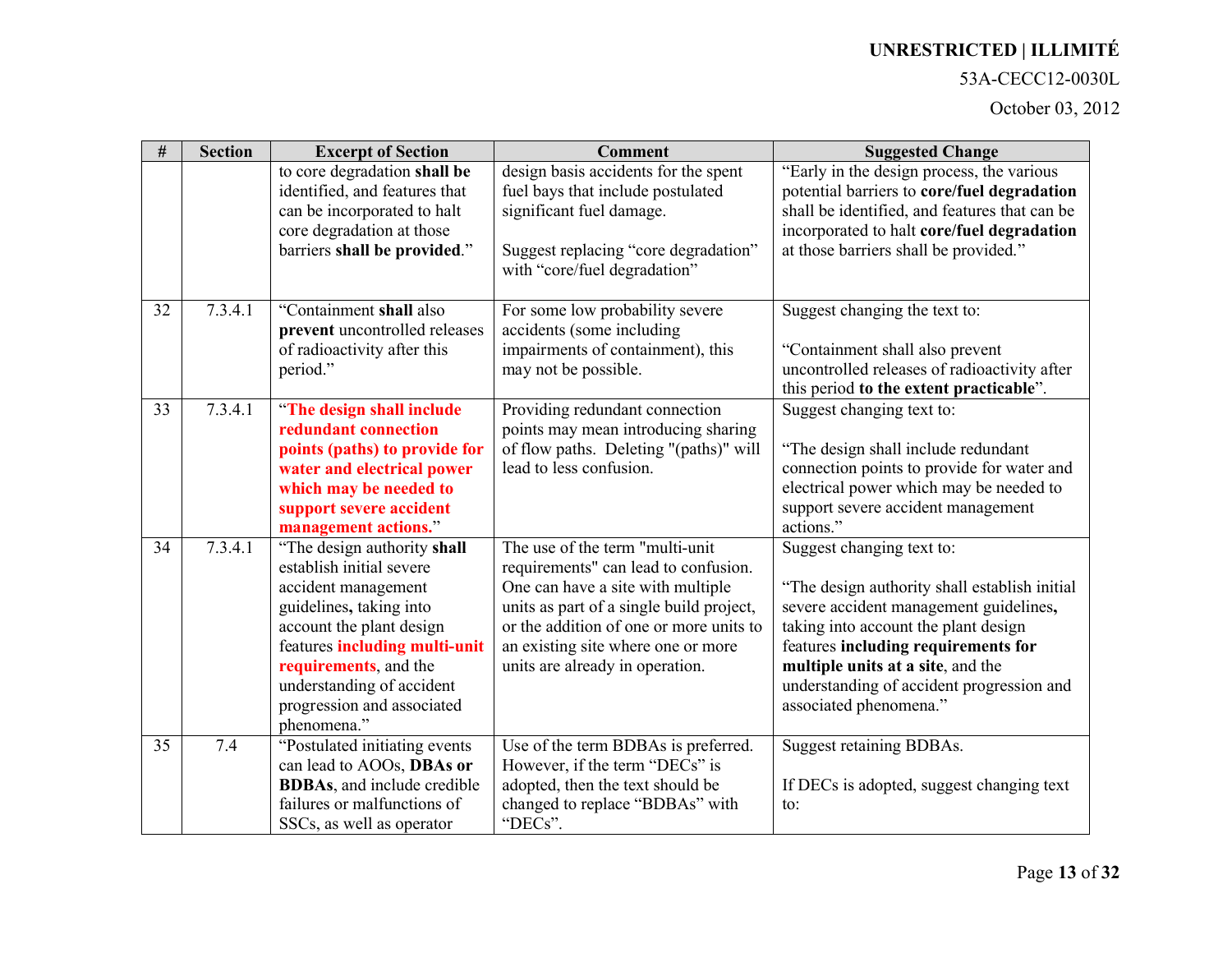#### 53A-CECC12-0030L

| $\#$ | <b>Section</b> | <b>Excerpt of Section</b>                                                                                                                                                                                                                          | <b>Comment</b>                                                                                                                                                                                                                                                                                                                                                                                                                                                                                                                                                                                                                                               | <b>Suggested Change</b>                                                                                                                                                                                               |
|------|----------------|----------------------------------------------------------------------------------------------------------------------------------------------------------------------------------------------------------------------------------------------------|--------------------------------------------------------------------------------------------------------------------------------------------------------------------------------------------------------------------------------------------------------------------------------------------------------------------------------------------------------------------------------------------------------------------------------------------------------------------------------------------------------------------------------------------------------------------------------------------------------------------------------------------------------------|-----------------------------------------------------------------------------------------------------------------------------------------------------------------------------------------------------------------------|
|      |                | errors, common-cause<br>internal hazards, and external<br>hazards."                                                                                                                                                                                |                                                                                                                                                                                                                                                                                                                                                                                                                                                                                                                                                                                                                                                              | "Postulated initiating events can lead to<br>AOOs, DBAs or DECs, and include<br>credible failures or malfunctions of SSCs,<br>as well as operator errors, common-cause<br>internal hazards, and external hazards."    |
| 36   | 7.4            | "For a multi-unit site, the<br>design shall take due<br>account of the potential for<br>specific hazards<br>simultaneously impacting<br>several units on the site."                                                                                | The use of the term "multi-unit site"<br>can lead to confusion. One can have<br>a site with multiple units as part of a<br>single build project, or the addition of<br>one or more units to an existing site<br>where one or more units are already<br>in operation.                                                                                                                                                                                                                                                                                                                                                                                         | Suggest changing the text to:<br>"For a site with multiple units, the design<br>shall take due account of the potential for<br>specific hazards simultaneously impacting<br>several units on the site."               |
| 37   | 7.4.2          | "Applicable natural external<br>hazards shall include such<br>events as earthquakes,<br>droughts, floods, high winds,<br>tornadoes, tsunami, and<br>extreme meteorological<br>conditions, and shall<br>consider the effects of<br>climate change." | Considering the effects of climate<br>change during the design stage<br>introduces too much uncertainty for<br>the purposes of defining the design<br>basis. The principle of maintaining<br>appropriate design margin and<br>considering the risks in the<br>probabilistic safety assessments is<br>more appropriate. Suggest deleting<br>"and shall consider the effects of<br>climate change". The requirements<br>in section 9.5 of RD-337 and in S-294<br>capture the considerations for changes<br>in the frequencies of occurrence of<br>extreme meteorological conditions,<br>and hence, address consideration for<br>the effects of climate change. | Suggest changing the text to:<br>"Applicable natural external hazards shall<br>include such events as earthquakes,<br>droughts, floods, high winds, tornadoes,<br>tsunami, and extreme meteorological<br>conditions." |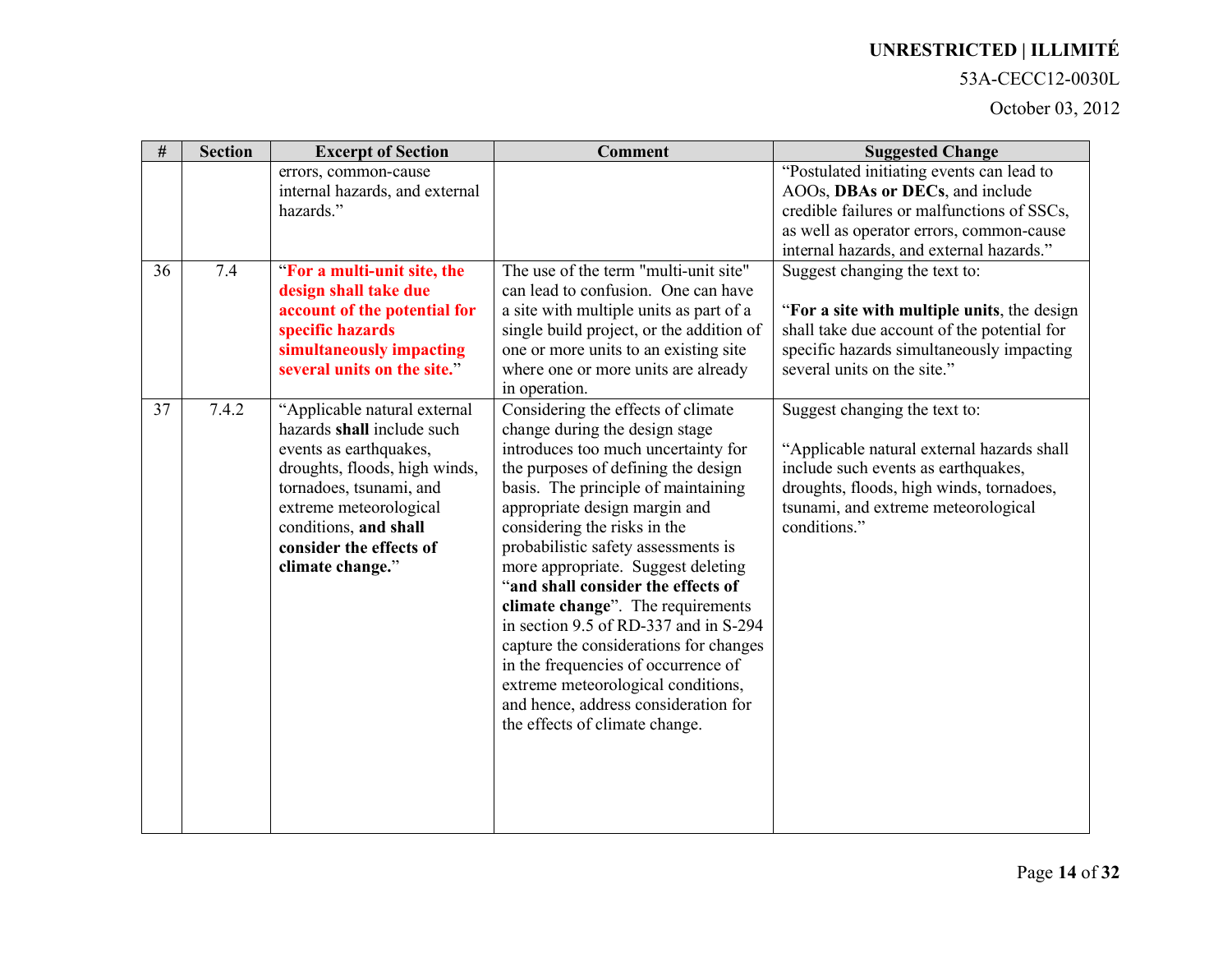#### 53A-CECC12-0030L

| $\#$ | <b>Section</b> | <b>Excerpt of Section</b>                                                                                                                                                                              | <b>Comment</b>                                                                                                                                                                                                                                                       | <b>Suggested Change</b>                                                                                                                                                                                                                           |
|------|----------------|--------------------------------------------------------------------------------------------------------------------------------------------------------------------------------------------------------|----------------------------------------------------------------------------------------------------------------------------------------------------------------------------------------------------------------------------------------------------------------------|---------------------------------------------------------------------------------------------------------------------------------------------------------------------------------------------------------------------------------------------------|
| 38   | 7.6.1          | "Failure of a number of<br>devices or components to                                                                                                                                                    | Suggest moving this text to GD-337,<br>because it only contains clarification                                                                                                                                                                                        | Suggest that this text be moved to GD-337.                                                                                                                                                                                                        |
|      |                | perform their functions may<br>occur as a result of a single                                                                                                                                           | for the next paragraph and not<br>requirements.                                                                                                                                                                                                                      |                                                                                                                                                                                                                                                   |
|      |                | specific event or cause.                                                                                                                                                                               |                                                                                                                                                                                                                                                                      |                                                                                                                                                                                                                                                   |
|      |                | Common-cause failures may                                                                                                                                                                              |                                                                                                                                                                                                                                                                      |                                                                                                                                                                                                                                                   |
|      |                | also occur when multiple<br>components of the same type                                                                                                                                                |                                                                                                                                                                                                                                                                      |                                                                                                                                                                                                                                                   |
|      |                | fail at the same time. This                                                                                                                                                                            |                                                                                                                                                                                                                                                                      |                                                                                                                                                                                                                                                   |
|      |                | may be caused by                                                                                                                                                                                       |                                                                                                                                                                                                                                                                      |                                                                                                                                                                                                                                                   |
|      |                | occurrences such as a change                                                                                                                                                                           |                                                                                                                                                                                                                                                                      |                                                                                                                                                                                                                                                   |
|      |                | in ambient conditions,<br>saturation of signals, repeated                                                                                                                                              |                                                                                                                                                                                                                                                                      |                                                                                                                                                                                                                                                   |
|      |                | maintenance error or design                                                                                                                                                                            |                                                                                                                                                                                                                                                                      |                                                                                                                                                                                                                                                   |
|      |                | deficiency."                                                                                                                                                                                           |                                                                                                                                                                                                                                                                      |                                                                                                                                                                                                                                                   |
| 39   | 7.6.1          | "Such failures may<br>simultaneously affect a<br>number of different items<br>important to safety. The event<br>or cause may be a design<br>deficiency, a manufacturing<br>deficiency, an operating or | RD-337 version 2 preface indicates<br>"may" is used to express an option or<br>permission while "can" is used to<br>express possibility or capability.<br>Using "may" in the first sentence<br>means that CNSC allows failures<br>which affect a number of different | Suggest changing the text to:<br>"Such failures could simultaneously affect<br>a number of different items important to<br>safety. The event or cause could be a<br>design deficiency, a manufacturing<br>deficiency, an operating or maintenance |
|      |                | maintenance error, a natural<br>phenomenon, a human<br>induced event, or an<br>unintended cascading effect<br>from any other operation or<br>failure within the plant."                                | ITS items, and I think this is not the<br>intent. Using "could" instead of<br>"may" in both sentences is preferred.                                                                                                                                                  | error, a natural phenomenon, a human<br>induced event, or an unintended cascading<br>effect from any other operation or failure<br>within the plant."                                                                                             |
|      |                |                                                                                                                                                                                                        |                                                                                                                                                                                                                                                                      |                                                                                                                                                                                                                                                   |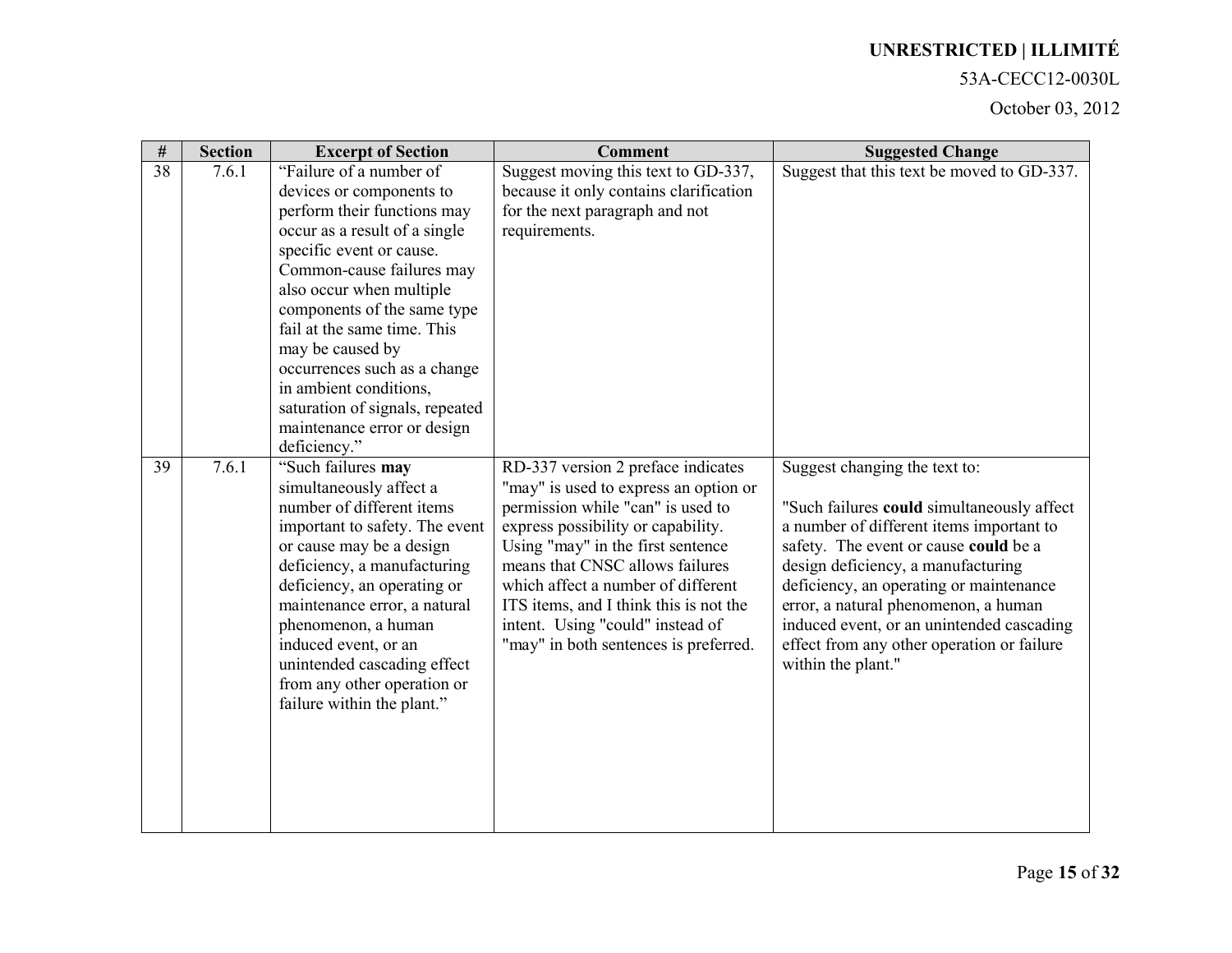#### 53A-CECC12-0030L

| $\#$ | <b>Section</b> | <b>Excerpt of Section</b>                                                                                                                                                                                                                       | <b>Comment</b>                                                                                                                                                                                                                                                                                                                                                                                                      | <b>Suggested Change</b>                                                                                                                                                                                                                                                |
|------|----------------|-------------------------------------------------------------------------------------------------------------------------------------------------------------------------------------------------------------------------------------------------|---------------------------------------------------------------------------------------------------------------------------------------------------------------------------------------------------------------------------------------------------------------------------------------------------------------------------------------------------------------------------------------------------------------------|------------------------------------------------------------------------------------------------------------------------------------------------------------------------------------------------------------------------------------------------------------------------|
| 40   | 7.6.1.1        | "Where space sharing is<br>necessary, services for safety<br>and for other important                                                                                                                                                            | Change "services for safety and for<br>other important process systems" to<br>"services for safety systems and for                                                                                                                                                                                                                                                                                                  | Suggest changing the text to:<br>"Where space sharing is necessary,                                                                                                                                                                                                    |
|      |                | process systems shall be                                                                                                                                                                                                                        | other process systems important to                                                                                                                                                                                                                                                                                                                                                                                  | services for safety systems and for other                                                                                                                                                                                                                              |
|      |                | arranged in a manner that<br>incorporates the following<br>considerations:"                                                                                                                                                                     | safety" to achieve improved clarity.                                                                                                                                                                                                                                                                                                                                                                                | process systems important to safety shall<br>be arranged in a manner that incorporates<br>the following considerations".                                                                                                                                               |
| 41   | 7.6.2          | "2. all identifiable but non-                                                                                                                                                                                                                   | The inclusion of identifiable, but non-                                                                                                                                                                                                                                                                                                                                                                             | Suggest deleting:                                                                                                                                                                                                                                                      |
|      |                | detectable failures, including<br>those in the non-tested<br>components"                                                                                                                                                                        | detectable failures, including those in<br>non-tested components appears to<br>exceed the definition and intent of<br>"single failure criterion", as described<br>in IAEA Specific Safety Guide SSG-<br>2, Deterministic Safety Analysis for<br>Nuclear Power plants. Suggest<br>deleting this requirement or provide<br>additional clarification on the<br>expectations for meeting this<br>requirement in GD-337. | "2. all identifiable but non-detectable<br>failures, including those in the non-tested<br>components"                                                                                                                                                                  |
| 42   | 7.6.2          | "Design documentation shall                                                                                                                                                                                                                     | The requirement should allow the use                                                                                                                                                                                                                                                                                                                                                                                | Suggest changing the text to:                                                                                                                                                                                                                                          |
|      |                | include analytical<br>justification of such<br>exemptions, by analysis and<br>testing."                                                                                                                                                         | of analysis, testing or a combination<br>of analysis and testing.                                                                                                                                                                                                                                                                                                                                                   | "Design documentation shall include<br>justification of such exemptions, by<br>analysis, testing or analysis and testing.                                                                                                                                              |
| 43   | 7.8            | "Equipment and<br>instrumentation credited to<br>operate during DECs shall<br>be demonstrated, with<br>reasonable confidence, to be<br>capable of performing its<br>their intended function under<br>the expected environmental<br>conditions." | Editorial: add "safety" to function                                                                                                                                                                                                                                                                                                                                                                                 | Suggest changing text to:<br>"Equipment and instrumentation credited<br>to operate during DECs shall be<br>demonstrated, with reasonable confidence,<br>to be capable of performing their intended<br>safety function under the expected<br>environmental conditions." |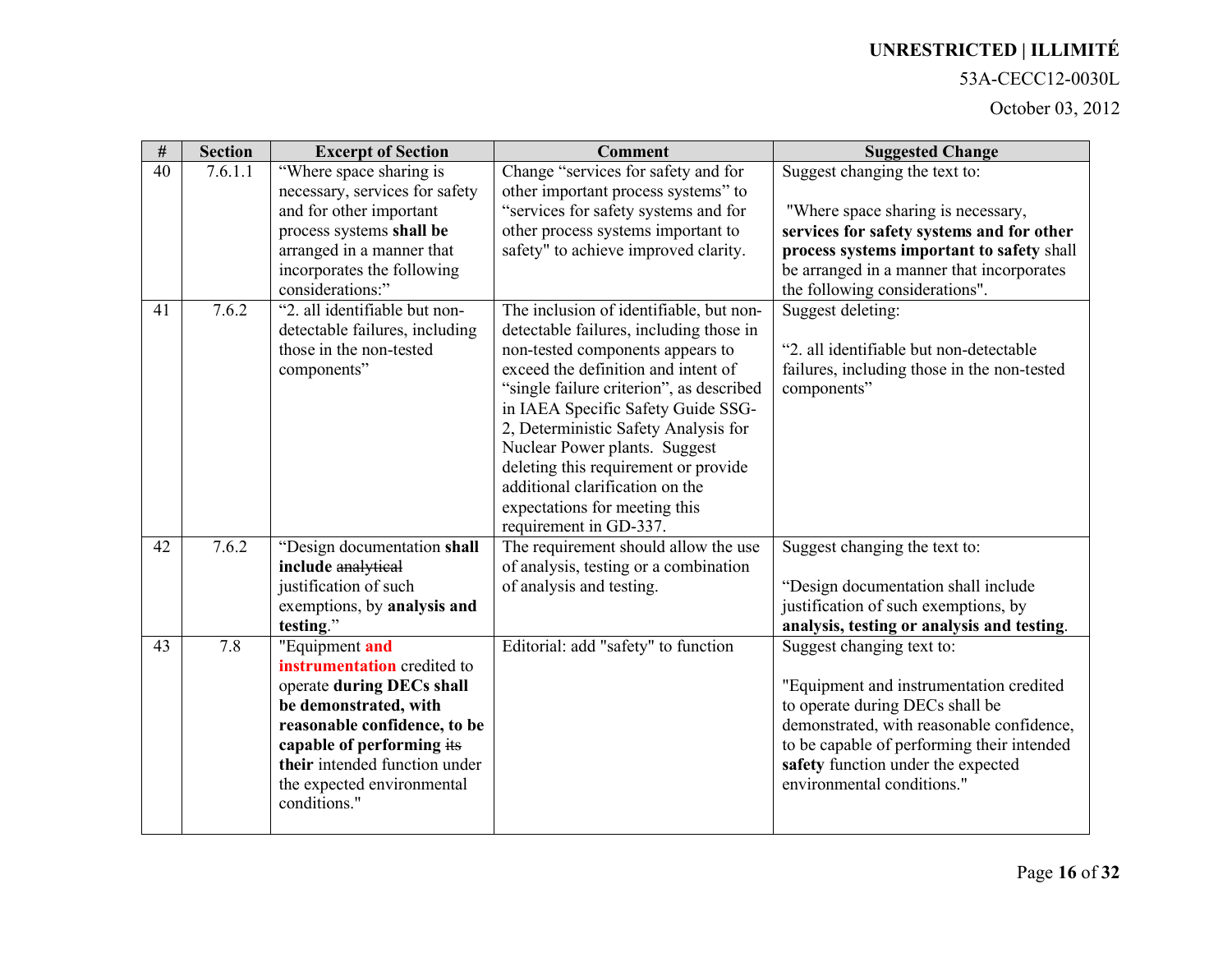#### 53A-CECC12-0030L

| $\#$ | <b>Section</b> | <b>Excerpt of Section</b>                             | <b>Comment</b>                          | <b>Suggested Change</b>                     |
|------|----------------|-------------------------------------------------------|-----------------------------------------|---------------------------------------------|
| 44   | 7.9.1          | Section title: "General                               | Editorial: Replace "consideration"      | Suggest changing the Section title to:      |
|      |                | Consideration"                                        | with "requirements" in the section      |                                             |
|      |                |                                                       | title                                   | "General requirements".                     |
| 45   | 7.9.2          | "A top-down software                                  | Editorial: Suggest revising the text to | Suggest changing the text to:               |
|      |                | development process shall be                          | improve clarity.                        |                                             |
|      |                | used to facilitate verification                       |                                         | "A top-down software development            |
|      |                | and validation activities. This                       |                                         | process shall be used to facilitate         |
|      |                | approach shall include                                |                                         | verification and validation activities.     |
|      |                | verification at each step of                          |                                         | Verification at each step of the            |
|      |                | the development process to                            |                                         | development process shall demonstrate that  |
|      |                | demonstrate that the                                  |                                         | the respective product is correct, and      |
|      |                | respective product is correct,                        |                                         | validation shall demonstrate that the       |
|      |                | and validation to demonstrate                         |                                         | resulting computer-based system or          |
|      |                | that the resulting computer-                          |                                         | equipment meets its functional and          |
|      |                | based system or equipment<br>meets its functional and |                                         | performance requirements."                  |
|      |                | performance requirements."                            |                                         |                                             |
| 46   | 7.12.1         | Section title: "General                               | Editorial: Replace "provisions" with    | Suggest changing the section title to:      |
|      |                | provisions"                                           | "requirements".                         |                                             |
|      |                |                                                       |                                         | "General requirements"                      |
| 47   | 7.13           | Section title: "Seismic                               | Editorial: Change section title to      | Suggest changing the section title to:      |
|      |                | qualification"                                        | "Seismic design and qualification",     |                                             |
|      |                |                                                       | because section 7.13.1 addresses        | "Seismic design and qualification"          |
|      |                |                                                       | more than just seismic qualification.   |                                             |
| 48   | 7.13.1         | "A beyond design basis                                | The statement "A beyond design basis    | Suggest changing the text to:               |
|      |                | earthquake shall be                                   | earthquake shall be considered a        |                                             |
|      |                | considered a DEC. SSCs                                | DEC." appears to be redundant. By       | "SSCs credited to function during and after |
|      |                | credited to function during                           | using the term "beyond design basis     | a beyond design basis earthquake shall be   |
|      |                | and after a beyond design                             | earthquake", the definition of "design  | demonstrated to be capable of performing    |
|      |                | basis earthquake shall be                             | extension conditions is already         | their intended function under the expected  |
|      |                | demonstrated to be capable                            | satisfied. If necessary, additional     | conditions. Such demonstration shall        |
|      |                | of performing their                                   | clarification can be included in GD-    | provide high confidence of low probability  |
|      |                | intended function under the                           | 337 to explain that beyond design       | of failure under beyond design basis        |
|      |                | expected conditions. Such                             | basis earthquakes are considered to be  | earthquake conditions for these SSCs."      |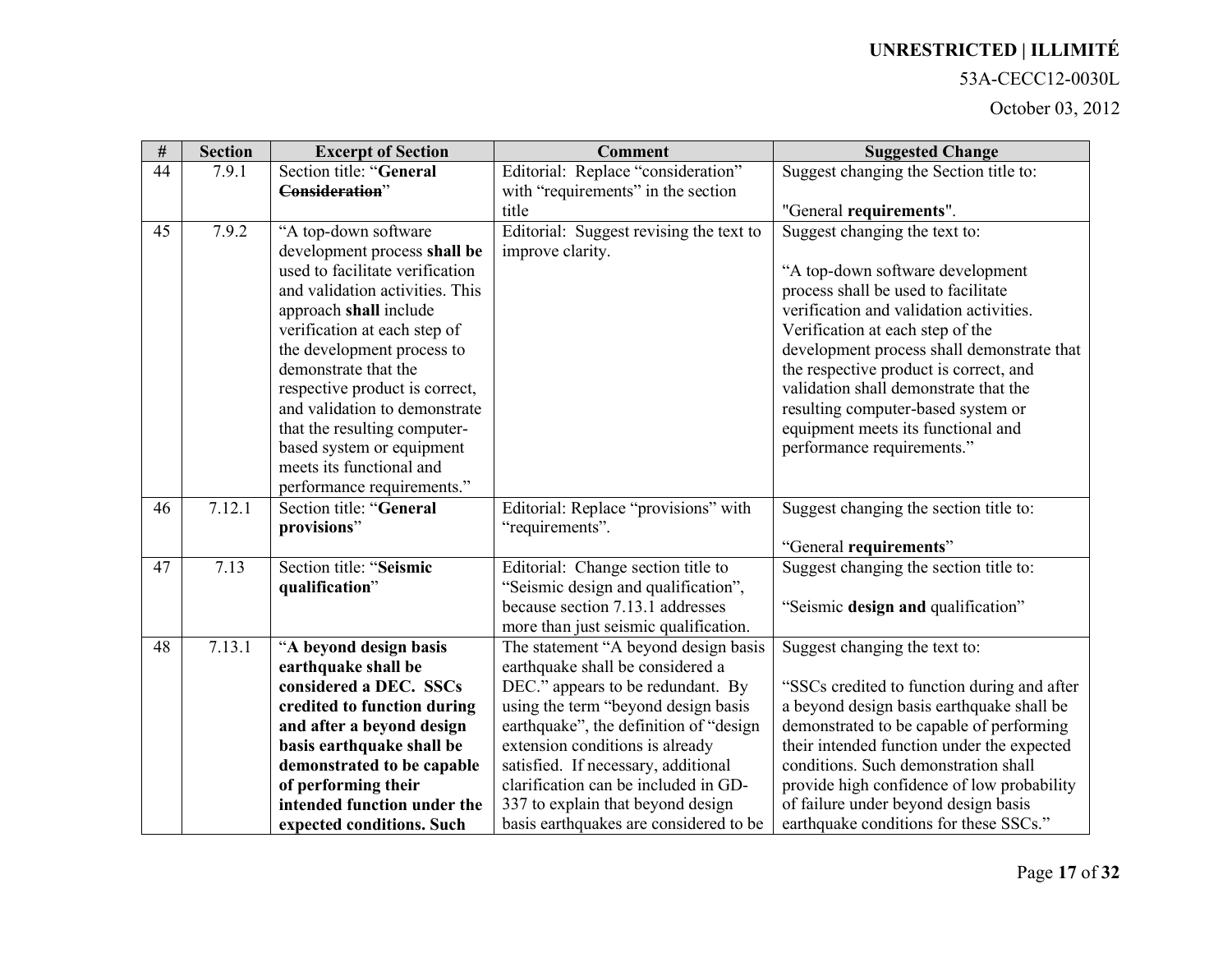#### 53A-CECC12-0030L

| $\#$ | <b>Section</b> | <b>Excerpt of Section</b>                                                                                                                                                         | <b>Comment</b>                                                                                                                                                                                                                                                                      | <b>Suggested Change</b>                                                                                                                                                                                                                                             |
|------|----------------|-----------------------------------------------------------------------------------------------------------------------------------------------------------------------------------|-------------------------------------------------------------------------------------------------------------------------------------------------------------------------------------------------------------------------------------------------------------------------------------|---------------------------------------------------------------------------------------------------------------------------------------------------------------------------------------------------------------------------------------------------------------------|
|      |                | demonstration shall provide<br>high confidence of low<br>probability of failure under<br>beyond design basis<br>earthquake conditions for<br>these SSCs."                         | design extension conditions.                                                                                                                                                                                                                                                        |                                                                                                                                                                                                                                                                     |
| 49   | 7.13.1         | "Seismic fragility levels shall<br>be evaluated for SSCs<br>important to safety by<br>analysis or, where possible,<br>by testing."                                                | Suggest adding to this clause that this<br>should only apply to SSCs "that are<br>credited to withstand a design basis<br>earthquake (DBE)"                                                                                                                                         | Suggest changing the text to:<br>"Seismic fragility levels shall be evaluated<br>for SSCs important to safety that are<br>credited to withstand a design basis<br>earthquake by analysis or, where possible,<br>by testing."                                        |
| 50   | 7.15.2         | "The design shall enable"<br>implementation of periodic<br>inspection programs for<br>structures related to nuclear<br>safety, in order to verify as-<br>constructed conditions." | Editorial: "structures related to<br>nuclear safety" should be "structures<br>important to safety" to be consistent<br>with the terminology and<br>requirements in section 7.1 of RD-<br>337 version 2.<br>Further clarity for "to verify as-<br>constructed conditions" is needed. | Suggest changing the text to:<br>"The design shall enable implementation of<br>periodic inspection programs for structures<br>important to safety, in order to verify that<br>the as-constructed structures meet their<br>functional and performance requirements." |
| 51   | 7.15.3         | Section title: "Lifting of<br>large loads"                                                                                                                                        | Editorial: Change "Lifting of large"<br>loads" to "Lifting and handling of<br>large loads" to make the title more<br>representative of the discussion in this<br>section.                                                                                                           | Suggest changing the section title to:<br>"Lifting and handling of large loads"                                                                                                                                                                                     |
| 52   | 7.17           | "Additional requirements<br>can be found in RD-334,<br><b>Aging Management for</b><br><b>Nuclear Power Plants."</b>                                                               | Not stated as a requirement. The<br>sentence currently is included in GD-<br>337.                                                                                                                                                                                                   | Suggest deleting from RD-337.                                                                                                                                                                                                                                       |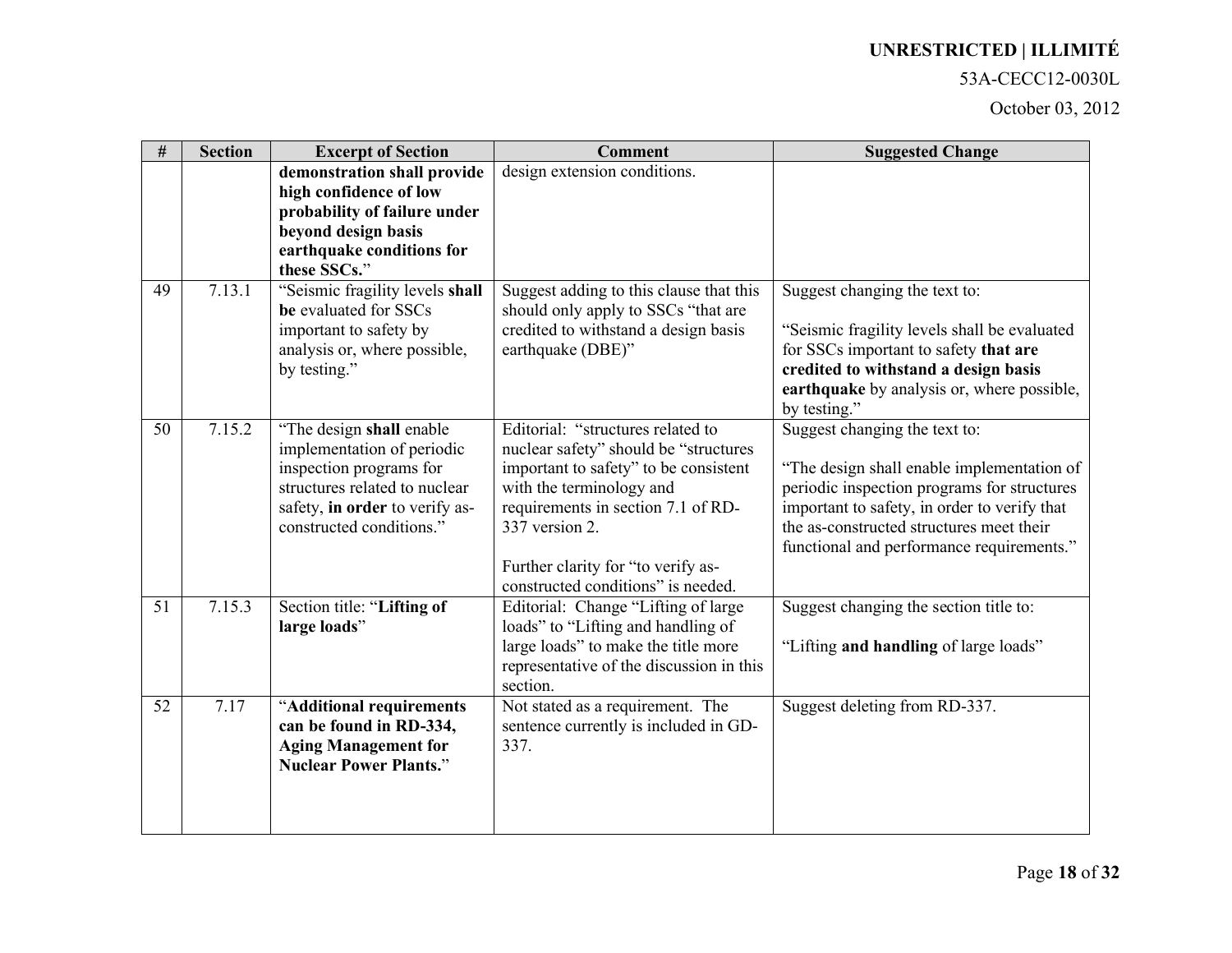### 53A-CECC12-0030L

| $\#$            | <b>Section</b> | <b>Excerpt of Section</b>                                                                                                                                                                                                                                                           | <b>Comment</b>                                                                                                                                                                                                                              | <b>Suggested Change</b>                                                                                                                                                                                                                                                                                               |
|-----------------|----------------|-------------------------------------------------------------------------------------------------------------------------------------------------------------------------------------------------------------------------------------------------------------------------------------|---------------------------------------------------------------------------------------------------------------------------------------------------------------------------------------------------------------------------------------------|-----------------------------------------------------------------------------------------------------------------------------------------------------------------------------------------------------------------------------------------------------------------------------------------------------------------------|
| $\overline{53}$ | 8.1            | "All foreseeable reactor                                                                                                                                                                                                                                                            | Need improved clarity.                                                                                                                                                                                                                      | Suggest changing the text to:                                                                                                                                                                                                                                                                                         |
|                 |                | core configurations, for<br>various appropriate<br>operating schedules shall be<br>considered in the core<br>design."                                                                                                                                                               |                                                                                                                                                                                                                                             | "The design shall consider all foreseeable<br>reactor core configurations for normal<br>operation, AOOs and DBAs."                                                                                                                                                                                                    |
| 54              | 8.1.1          | "Fuel assemblies shall be<br>designed to permit adequate<br>inspection of their structures<br>and component parts prior to<br>and following irradiation."                                                                                                                           | Editorial: Change "component parts"<br>to "components" to use terminology<br>consistent with that used in RD-337.                                                                                                                           | Suggest changing the text to:<br>"Fuel assemblies shall be designed to<br>permit adequate inspection of their<br>structures and components prior to and<br>following irradiation."                                                                                                                                    |
| 55              | 8.2.1          | "The components of the<br>reactor coolant pressure<br>boundary shall be designed,<br>manufactured, and arranged<br>in a manner that permits<br>adequate inspections and tests<br>of the boundary, support<br>structures and components<br>throughout the lifetime of the<br>plant." | Editorial: Change "support structures<br>and components" to "pressure<br>retaining components and supports"<br>to use terminology consistent with<br>that commonly used for pressure-<br>retaining systems, structures and<br>components.   | Suggest changing the text to:<br>"The components of the reactor coolant"<br>pressure boundary shall be designed,<br>manufactured, and arranged in a manner<br>that permits adequate inspections and tests<br>of the boundary, pressure retaining<br>components and supports throughout the<br>lifetime of the plant." |
| 56              | 8.2.2          | "Means of estimating the<br>core coolant inventory in<br><b>DECs shall be provided, to</b><br>the extent practicable."                                                                                                                                                              | The requirement for means of<br>estimating the core coolant inventory<br>in DECs should take into account<br>whether the severe accident<br>management guidelines are dependent<br>on having this information to guide<br>operator actions. | Suggest changing the text to:<br>"Where called upon in severe accident<br>management guides, means of estimating<br>the core coolant inventory in DECs shall be<br>provided, to the extent practicable."                                                                                                              |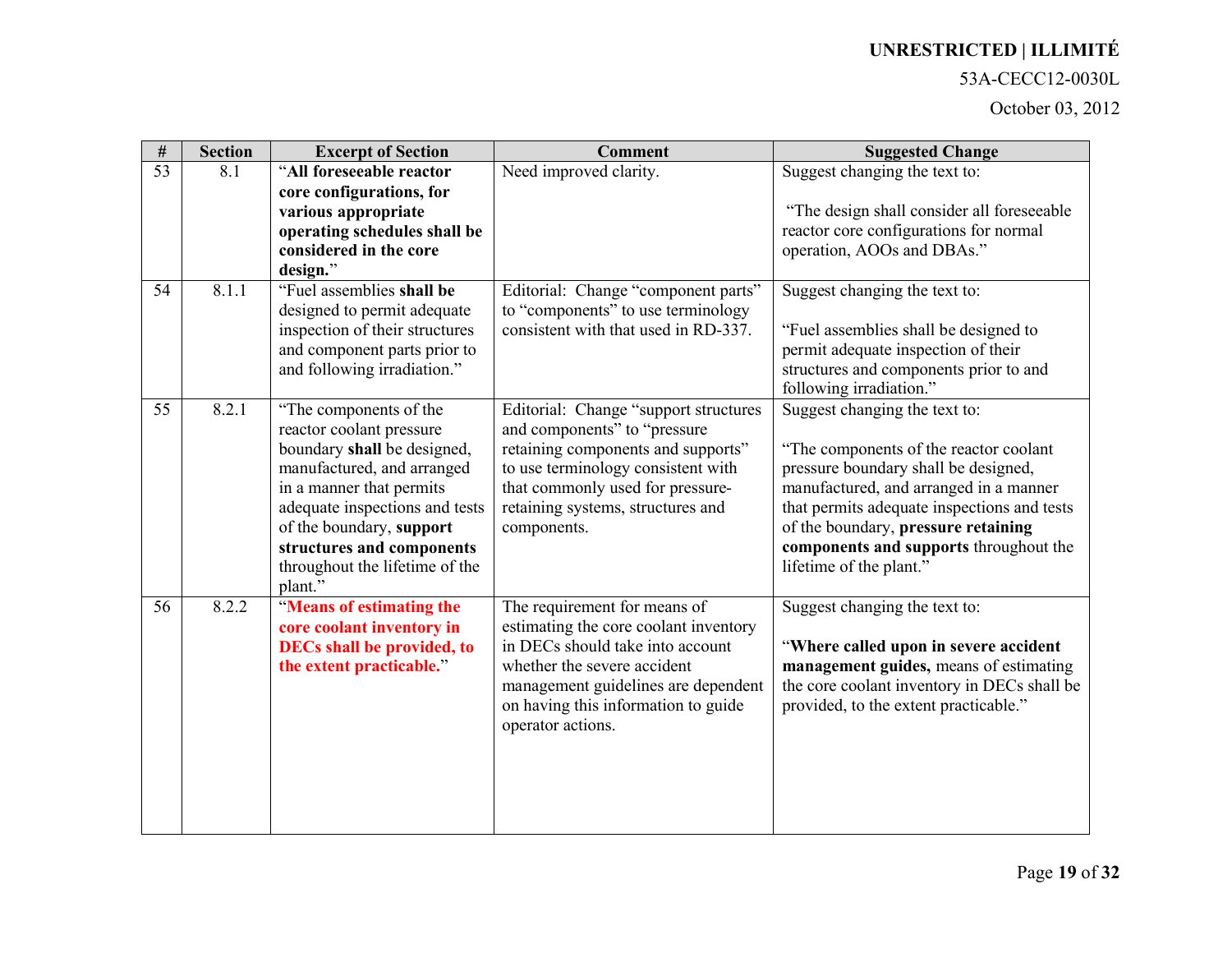#### 53A-CECC12-0030L

| $\overline{\#}$ | <b>Section</b> | <b>Excerpt of Section</b>                                | <b>Comment</b>                          | <b>Suggested Change</b>                                                           |
|-----------------|----------------|----------------------------------------------------------|-----------------------------------------|-----------------------------------------------------------------------------------|
| $\overline{57}$ | 8.3.3          | "The axes of the turbine"                                | The requirement is technology           | Suggest changing the text to:                                                     |
|                 |                | generators shall be oriented                             | specific and should be written to be    |                                                                                   |
|                 |                | in such a manner as to                                   | technology neutral.                     | "The design of the nuclear plant shall be                                         |
|                 |                | minimize the potential for                               |                                         | such as to minimize the potential of any                                          |
|                 |                | any missiles that which may                              |                                         | missiles from a turbine break-up striking                                         |
|                 |                | result from a turbine break-up                           |                                         | the containment, or striking other SSCs                                           |
|                 |                | striking the containment, or                             |                                         | important to safety."                                                             |
|                 |                | striking other SSCs important                            |                                         |                                                                                   |
|                 |                | to safety."                                              | Does this include core melt?            |                                                                                   |
| 58              | 8.4            | "Means shall be provided to<br>ensure that there is a    | What does a "shutdown condition"        | Suggest changing the text to:                                                     |
|                 |                |                                                          | mean in the context of a severe         |                                                                                   |
|                 |                | capability to shut down the<br>reactor in DECs, and that | degradation of the reactor core? Does   | "Means shall be provided to ensure that<br>there is a capability to shut down the |
|                 |                | the shutdown condition can                               | this relate to adequate cooling of a    | reactor in DECs, and maintaining the                                              |
|                 |                | be maintained even for the                               | severely degraded core?                 | reactor subcritical even for the most                                             |
|                 |                | most limiting conditions of                              |                                         | limiting conditions of the reactor core,                                          |
|                 |                | the reactor core, including                              | Maintaining the reactor sub-critical is | including severe degradation of the reactor                                       |
|                 |                | severe degradation of the                                | believed to be the intent of this       | core."                                                                            |
|                 |                | reactor core."                                           | section.                                |                                                                                   |
| 59              | 8.4.1          | "There shall be no gap in trip"                          | 'Plant age' isn't an operating          | Suggest changing the text to:                                                     |
|                 |                | coverage for any operating                               | condition. Suggest rewording as         |                                                                                   |
|                 |                | condition (such as power,                                | 'such as power and temperature, and     | "There shall be no gap in trip coverage for                                       |
|                 |                | temperature or plant age)                                | taking into account plant aging'.       | any operating condition (such as power,                                           |
|                 |                | within the OLCs."                                        |                                         | temperature and taking into account                                               |
|                 |                |                                                          |                                         | plant aging) within the OLCs."                                                    |
| 60              | 8.4.1          | "A different level of                                    | Version 2 of RD-337 has deleted "A      | Suggest changing the text to restore the                                          |
|                 |                | effectiveness may be                                     | different level of effectiveness may be | statement that was in RD-337 version 1:                                           |
|                 |                | acceptable for the additional                            | acceptable for the additional trip      |                                                                                   |
|                 |                | trip parameters."                                        | parameters." Clarification is needed    | "A different level of effectiveness may be                                        |
|                 |                |                                                          | to explain the CNSC staff's decision    | acceptable for the additional trip                                                |
|                 |                |                                                          | to delete this statement from RD-337.   | parameters."                                                                      |
|                 |                |                                                          |                                         |                                                                                   |
|                 |                |                                                          |                                         |                                                                                   |
|                 |                |                                                          |                                         |                                                                                   |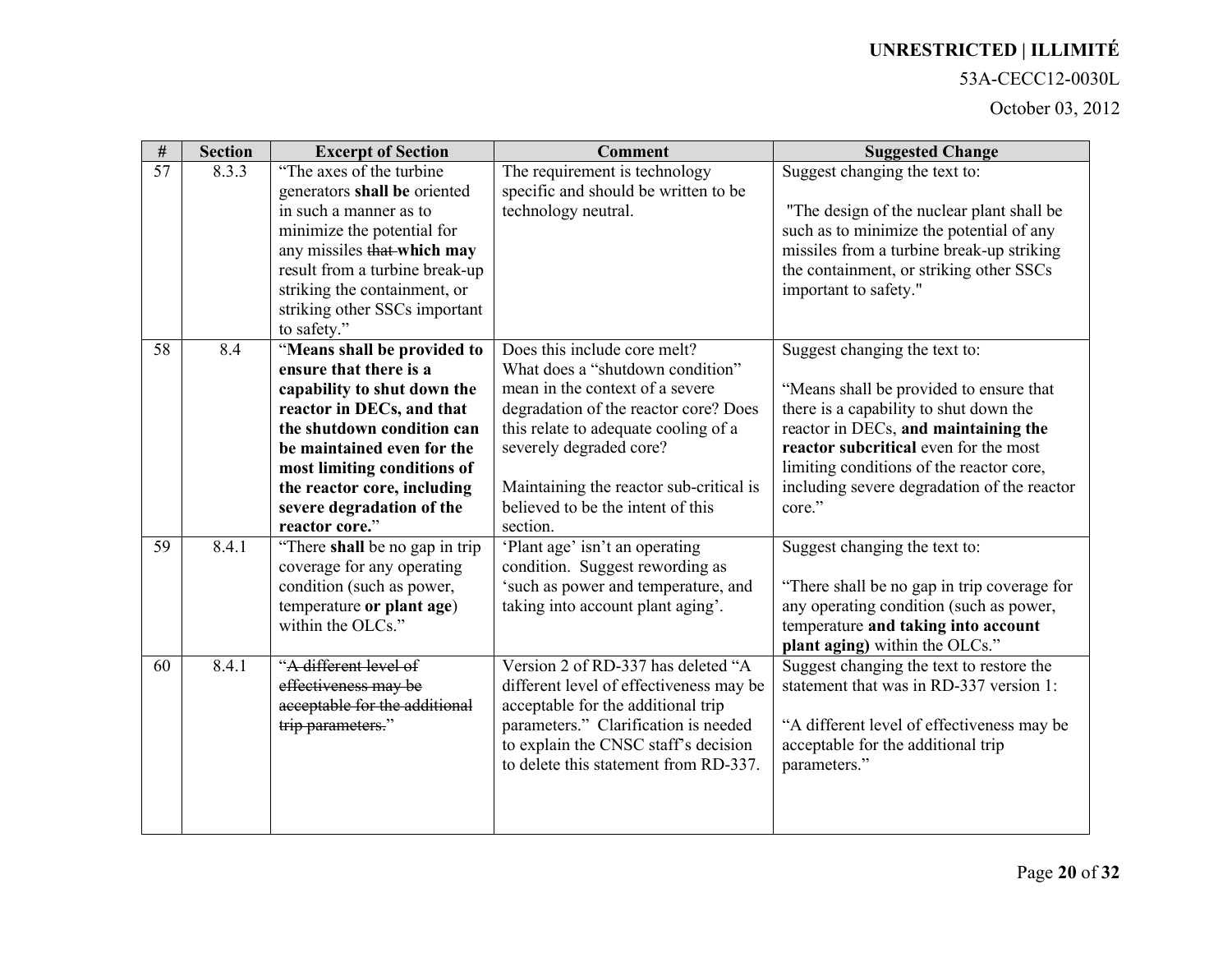### 53A-CECC12-0030L

| $\#$ | <b>Section</b> | <b>Excerpt of Section</b>                                                                                                                                                                                                                                                                                                                             | <b>Comment</b>                                                                                                                                                                                                                                                                                                                | <b>Suggested Change</b>                                                                                                                                                                                                                                                                                                                                                    |
|------|----------------|-------------------------------------------------------------------------------------------------------------------------------------------------------------------------------------------------------------------------------------------------------------------------------------------------------------------------------------------------------|-------------------------------------------------------------------------------------------------------------------------------------------------------------------------------------------------------------------------------------------------------------------------------------------------------------------------------|----------------------------------------------------------------------------------------------------------------------------------------------------------------------------------------------------------------------------------------------------------------------------------------------------------------------------------------------------------------------------|
| 61   | 8.6.1          | "In particular, the<br>containment and its safety<br>features shall be able to<br>perform their credited<br>functions during accident<br>conditions, including<br>melting of the reactor core."                                                                                                                                                       | The first part of this paragraph states<br>that containment is to minimize<br>release of radioactive material during<br>operational states and DBAs, and<br>assist in mitigating the consequences<br>of DECs. Assuming that 'melting of<br>the reactor core' is covered under<br>DECs, there is no need for this<br>sentence. | Suggest deleting:<br>"In particular, the containment and its<br>safety features shall be able to perform<br>their credited functions during accident<br>conditions, including melting of the reactor<br>core."                                                                                                                                                             |
| 62   | 8.6.4          | "To the extent practicable,<br>penetrations shall be<br>designed to allow individual<br>testing of each penetration."                                                                                                                                                                                                                                 | This sentence is stating a technology<br>specific design requirement. Also,<br>Section 8.6.5 includes a similar, but<br>not identical requirement "All<br>penetrations shall be designed to<br>allow for periodic inspection and<br>testing."                                                                                 | Suggest deleting:<br>"To the extent practicable, penetrations<br>shall be designed to allow individual<br>testing of each penetration."                                                                                                                                                                                                                                    |
| 63   | 8.6.5          | "All containment penetrations<br>shall be subject to the same<br>design requirements as the<br>containment structure itself,<br>and shall be protected from<br>reaction forces stemming<br>from pipe movement or<br>accidental loads, such as<br>those due to missiles<br>generated by external or<br>internal events, jet forces,<br>and pipe whip." | Editorial: Change "jet forces" to "jet<br>impact" to be consistent with the<br>definition in the glossary and other<br>sections of RD-337.                                                                                                                                                                                    | Suggest changing the text to:<br>"All containment penetrations shall be<br>subject to the same design requirements as<br>the containment structure itself, and shall<br>be protected from reaction forces stemming<br>from pipe movement or accidental loads,<br>such as those due to missiles generated by<br>external or internal events, jet impact, and<br>pipe whip." |
| 64   | 8.6.6          | "1. The design parameters are<br>the same as those for a piping<br>extension to containment, and<br>are subject to the<br>requirements for metal                                                                                                                                                                                                      | RD-337 should not state a specific<br>design feature. The text needs to be<br>reworded to state a requirement.<br>It is not necessary to require that any                                                                                                                                                                     | Suggest changing the text to:<br>"1. The design parameters shall be the same<br>as those for a piping extension to<br>containment, and shall be subject to the                                                                                                                                                                                                             |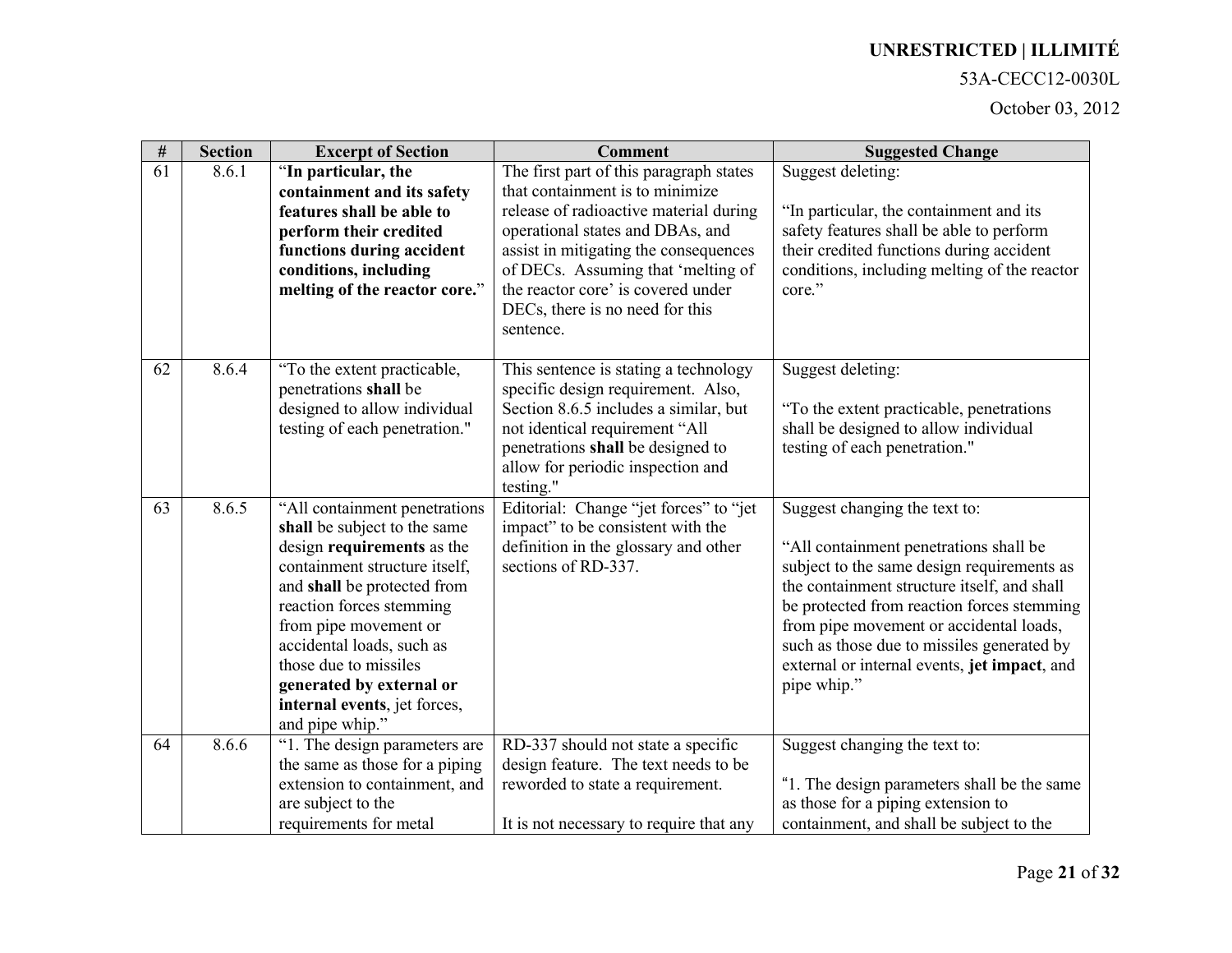#### 53A-CECC12-0030L

| $\#$ | <b>Section</b> | <b>Excerpt of Section</b>                                    | <b>Comment</b>                                                               | <b>Suggested Change</b>                               |
|------|----------------|--------------------------------------------------------------|------------------------------------------------------------------------------|-------------------------------------------------------|
|      |                | penetrations of containment.                                 | radioactivity leaked from the flow                                           | requirements for metal penetrations of                |
|      |                |                                                              | path be returned to the flow path.                                           | containment.                                          |
|      |                | 2. All piping and components<br>that are open to the         |                                                                              | 2. All piping and components that are open            |
|      |                | containment atmosphere are                                   |                                                                              | to the containment atmosphere shall be                |
|      |                | designed for a pressure                                      |                                                                              | designed for a pressure greater than the              |
|      |                | greater than the containment                                 |                                                                              | containment design pressure.                          |
|      |                | design pressure.                                             |                                                                              |                                                       |
|      |                |                                                              |                                                                              | 3. The piping and components shall include            |
|      |                | 3. The piping and                                            |                                                                              | design features to prevent uncontrolled and           |
|      |                | components are housed in a<br>confinement structure that     |                                                                              | unfiltered leakage of radioactivity to the            |
|      |                | prevents leakage of                                          |                                                                              | environment and to adjacent structures.               |
|      |                | radioactivity to the                                         |                                                                              | 4. The piping and components shall include            |
|      |                | environment and to adjacent                                  |                                                                              | detection capability for leakage of                   |
|      |                | structures.                                                  |                                                                              | radioactivity."                                       |
|      |                |                                                              |                                                                              |                                                       |
|      |                | 4. This housing includes                                     |                                                                              |                                                       |
|      |                | detection capability for                                     |                                                                              |                                                       |
|      |                | leakage of radioactivity and<br>the capability to return the |                                                                              |                                                       |
|      |                | radioactivity to the flow                                    |                                                                              |                                                       |
|      |                | path."                                                       |                                                                              |                                                       |
| 65   | 8.6.6          | "Where failure of a closed                                   | This requirement should be written to                                        | Suggest changing the text to:                         |
|      |                | loop is assumed to be a PIE                                  | take into consideration the safety                                           |                                                       |
|      |                | or the result of a PIE, the                                  | significance of the closed loop, rather                                      | "Where failure of a closed loop is assumed            |
|      |                | isolations for reactor coolant                               | than arbitrarily imposing the                                                | to be a PIE or the result of a PIE, the               |
|      |                | system auxiliaries shall<br>apply."                          | requirements of the reactor coolant<br>system auxiliaries on all closed loop | isolations appropriate to the system shall<br>apply." |
|      |                |                                                              | systems that penetrate containment.                                          |                                                       |
| 66   | 8.6.12         | "Following onset of core"                                    | The second sentence is unnecessary;                                          | Suggest deleting:                                     |
|      |                | damage, the containment                                      | the first sentence lays out the                                              |                                                       |
|      |                | boundary shall be capable of                                 | containment requirement.                                                     | "This requirement applies to DECs with                |
|      |                | contributing to the reduction                                |                                                                              | core damage."                                         |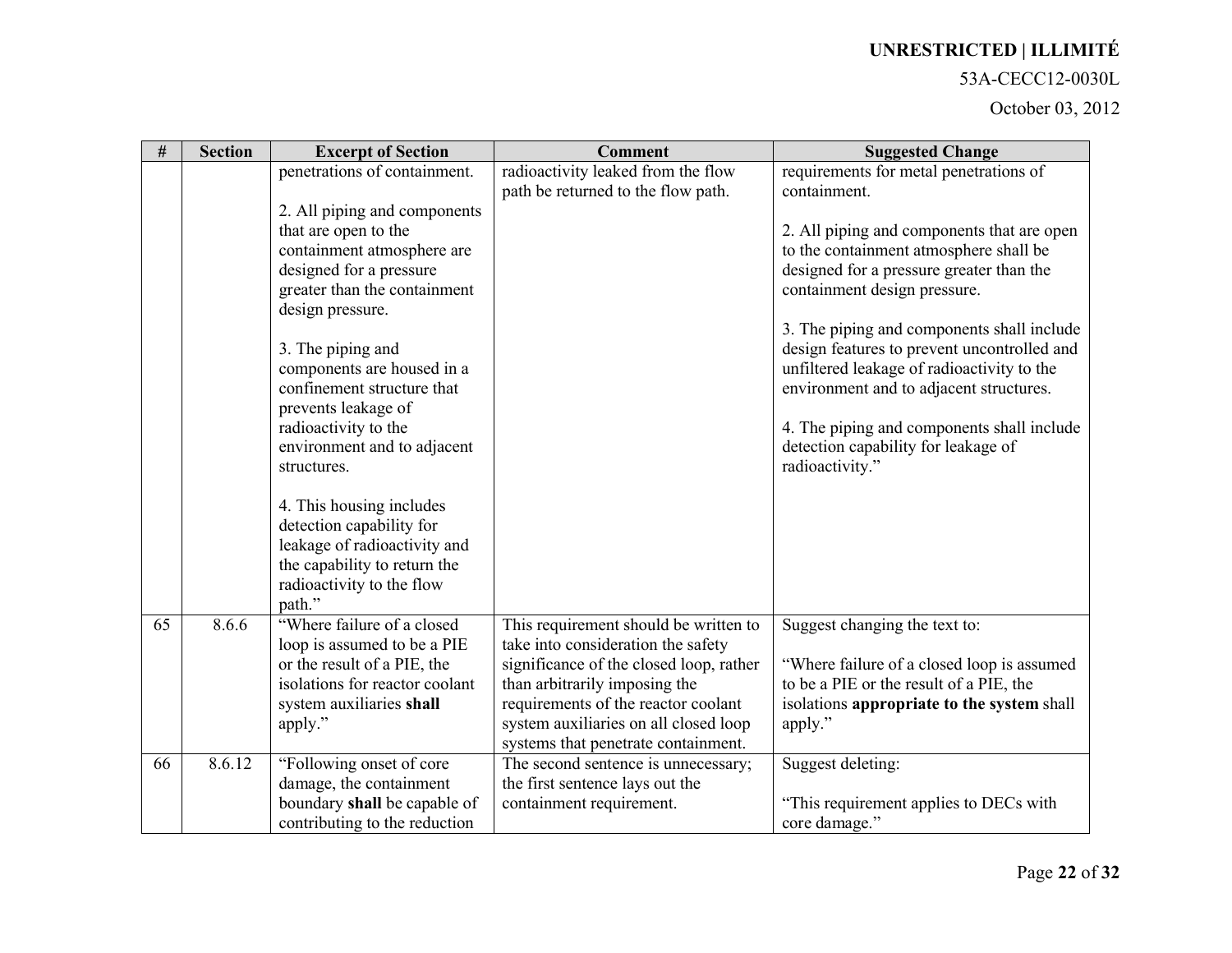#### 53A-CECC12-0030L

| $\#$ | <b>Section</b> | <b>Excerpt of Section</b>                                                                                                                                                                                                                                                                                                                         | <b>Comment</b>                                                                                                                                                                                                                                                                                                                                                                  | <b>Suggested Change</b>                                                                                                                                                                                                                                                                                                                                                                        |
|------|----------------|---------------------------------------------------------------------------------------------------------------------------------------------------------------------------------------------------------------------------------------------------------------------------------------------------------------------------------------------------|---------------------------------------------------------------------------------------------------------------------------------------------------------------------------------------------------------------------------------------------------------------------------------------------------------------------------------------------------------------------------------|------------------------------------------------------------------------------------------------------------------------------------------------------------------------------------------------------------------------------------------------------------------------------------------------------------------------------------------------------------------------------------------------|
|      |                | of radioactivity releases to<br>allow sufficient time for the<br>implementation of offsite<br>emergency procedures. This<br>requirement applies to a<br>representative set of severe<br>accidents DECs with core<br>damage."                                                                                                                      | Delete from RD-337 and move "This<br>requirement applies to DECs with<br>core damage" to GD-337, because it<br>only provides clarification for the<br>requirement.                                                                                                                                                                                                              |                                                                                                                                                                                                                                                                                                                                                                                                |
| 67   | 8.6.12         | "4. preclude unfiltered and<br>uncontrolled release from<br>containment"                                                                                                                                                                                                                                                                          | Preclusion of unfiltered or<br>uncontrolled releases from<br>containment may not be possible,<br>particularly for very low probability<br>events                                                                                                                                                                                                                                | Suggest changing the text to:<br>"4. minimize to the extent practical<br>unfiltered and uncontrolled release from<br>containment"                                                                                                                                                                                                                                                              |
| 68   | 8.8            | "Where water is required for<br>the EHRS, it shall come from<br>a source that is independent<br>of normal supplies."                                                                                                                                                                                                                              | Suggest the wording be revised to<br>state the safety requirement, rather<br>than requiring a specific design.                                                                                                                                                                                                                                                                  | Suggest changing the text to:<br>"Where water is required for the EHRS, it<br>shall come from a source that is<br>appropriately designed to function in the<br>class of accidents for which it is credited."                                                                                                                                                                                   |
| 69   | 8.9.1          | "The design of the<br>emergency power system<br>shall take into account<br>common-cause failures<br>involving loss of normal<br>power supply and standby<br>power supply (if<br>applicable). The emergency<br>power system shall be<br>electrically independent,<br>physically separate and<br>diverse from normal and<br>standby power systems." | The second sentence of this statement<br>contradicts the statement in section<br>8.9:<br>"The requirements of both the<br>standby and emergency power<br>systems may be met by a single<br>system."<br>The emergency power system would<br>not be electrically independent,<br>physically separate and diverse from<br>the standby power system, if a single<br>system is used. | Suggest changing the text to:<br>"The design of the emergency power<br>system shall take into account common-<br>cause failures involving loss of normal<br>power supply and standby power supply (if<br>applicable). The emergency power system<br>shall be electrically independent,<br>physically separate and diverse from<br>normal and standby power systems supply<br>(if applicable)." |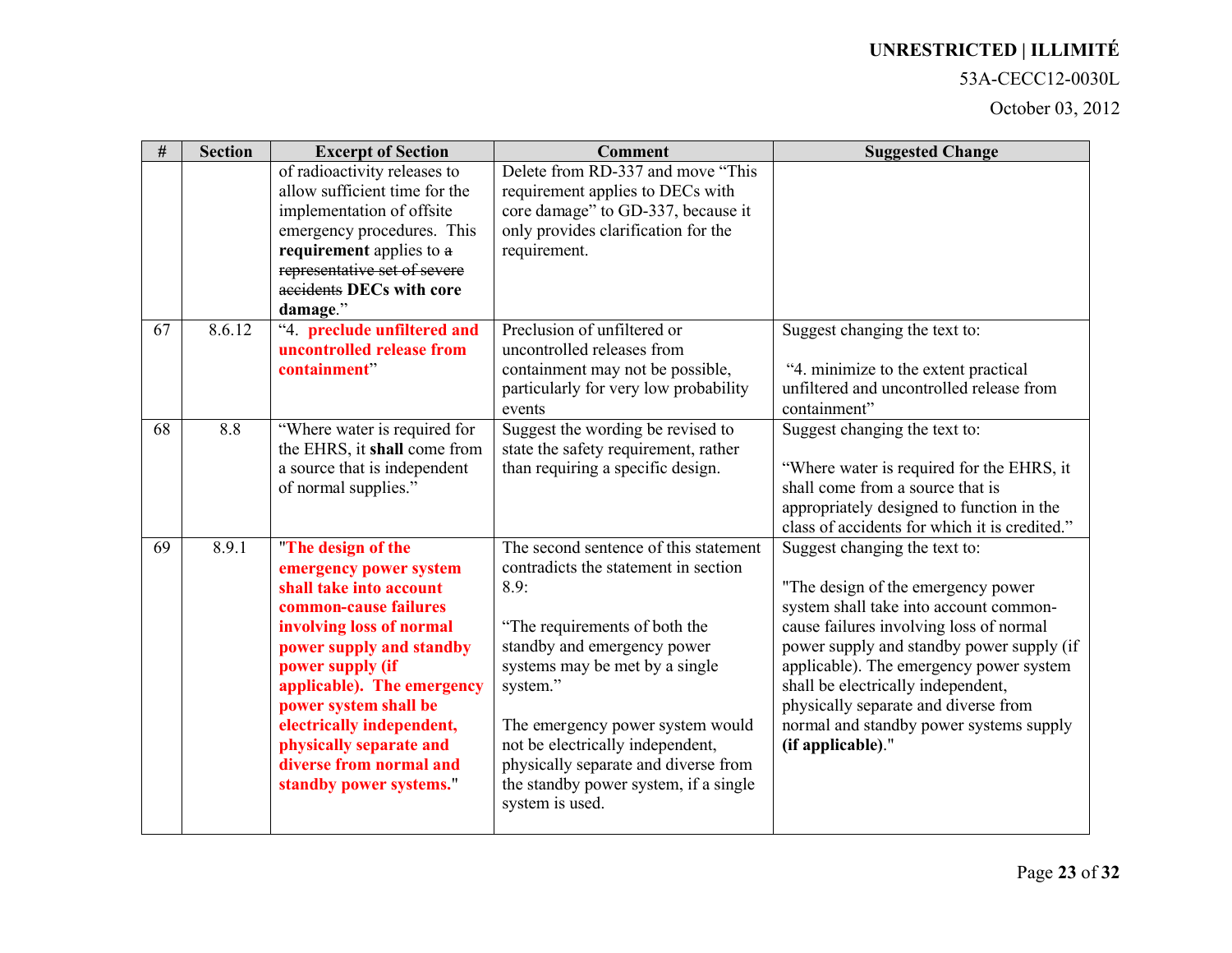#### 53A-CECC12-0030L

| $\#$ | <b>Section</b> | <b>Excerpt of Section</b>                              | <b>Comment</b>                                                                | <b>Suggested Change</b>                                                             |
|------|----------------|--------------------------------------------------------|-------------------------------------------------------------------------------|-------------------------------------------------------------------------------------|
| 70   | 8.9.2          | "This is accomplished by                               | The requirements for alternate AC                                             | Suggest changing the text to:                                                       |
|      |                | the use of an onsite or                                | power supplies should allow for use                                           |                                                                                     |
|      |                | offsite portable or                                    | of onsite portable, transportable or                                          | "This is accomplished by the use of onsite"                                         |
|      |                | transportable power                                    | fixed power sources or offsite                                                | portable, transportable or fixed power                                              |
|      |                | sources, or a combination of                           | portable or transportable power                                               | sources or offsite portable or transportable                                        |
|      |                | these."                                                | sources.                                                                      | power sources, or a combination of these."                                          |
| 71   | 8.10.4         | "3. following indication of                            | The basis and justification for                                               | Suggest changing the text to:                                                       |
|      |                | the necessity for operator                             | changing from an Industry standard of                                         |                                                                                     |
|      |                | action inside the control                              | 15 minutes for operator action in the                                         | "3. following indication of the necessity for                                       |
|      |                | rooms <del>MCR</del> , there is at least               | control room and 30 minutes for                                               | operator action inside the control rooms,                                           |
|      |                | 30 minutes available before                            | operator action outside of the control                                        | there is at least 15 minutes available                                              |
|      |                | the operator action is required                        | needs to be provided. This change                                             | before the operator action is required                                              |
|      |                |                                                        | does not appear to be consistent with                                         |                                                                                     |
|      |                | 4. following indication of the                         | IAEA guidance.                                                                | 4. following indication of the necessity for                                        |
|      |                | necessity for operator action                          |                                                                               | operator action outside the control rooms,                                          |
|      |                | outside the control                                    |                                                                               | there is a minimum of 30 minutes                                                    |
|      |                | rooms <del>MCR</del> , there is a                      |                                                                               | available before the operator action is                                             |
|      |                | minimum of 1 hour available                            |                                                                               | required"                                                                           |
|      |                | before the operator action is                          |                                                                               |                                                                                     |
|      |                | required"                                              |                                                                               |                                                                                     |
| 72   | 8.12           | "The design shall provide                              | The designer/licensee should be                                               | Suggest changing the text to:                                                       |
|      |                | barriers to prevent the                                | allowed to meet this requirement                                              |                                                                                     |
|      |                | insertion of incorrect,                                | through either design and/or                                                  | "There shall be barriers to prevent the                                             |
|      |                | defective or damaged fuel                              | programmatic means such as pre fuel                                           | insertion of incorrect, defective or damaged                                        |
|      |                | into the reactor.                                      | loading inspections and checks. The                                           | fuel into the reactor.                                                              |
|      |                |                                                        | requirement should be stated in more                                          |                                                                                     |
|      |                | The design shall include                               | general terms.                                                                | There shall be provisions to prevent<br>contamination of the fuel and the reactor." |
|      |                | provisions to prevent<br>contamination of the fuel     |                                                                               |                                                                                     |
|      |                | and the reactor."                                      |                                                                               |                                                                                     |
| 73   | 8.12.2         |                                                        |                                                                               |                                                                                     |
|      |                | "4. providing hydrogen<br>mitigation in the spent fuel | Hydrogen mitigation in the spent fuel<br>bay area should only be required, if | Suggest changing the text to:                                                       |
|      |                | pool area <sup>7</sup>                                 | there is a credible event scenario for                                        | "4. providing hydrogen mitigation in the                                            |
|      |                |                                                        |                                                                               |                                                                                     |
|      |                |                                                        | hydrogen production in the spent fuel                                         | spent fuel bay area, if required"                                                   |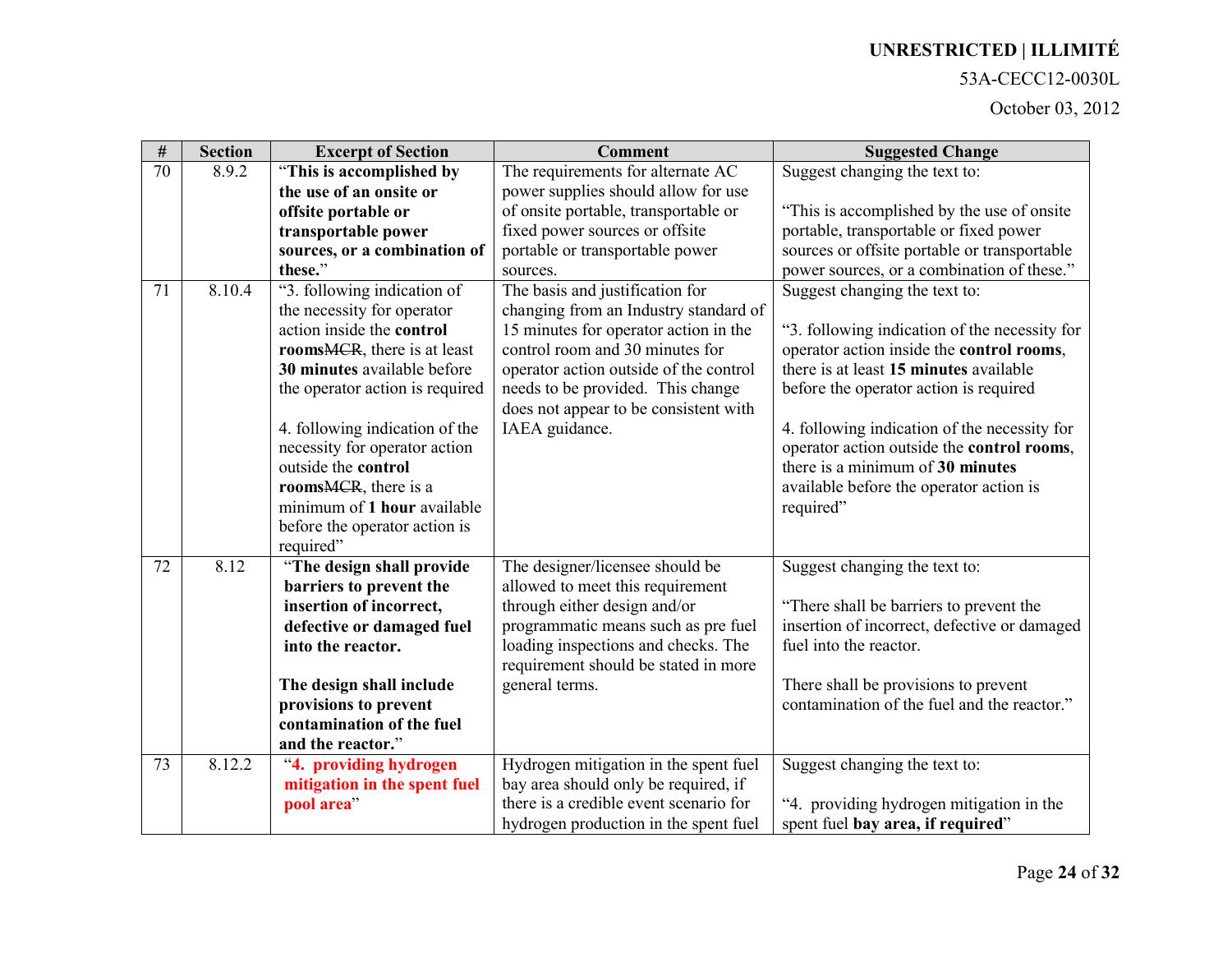#### 53A-CECC12-0030L

| $\#$ | <b>Section</b> | <b>Excerpt of Section</b>                                                                                                                                                      | <b>Comment</b>                                                                                                                                                                                                                                                                                                                                                        | <b>Suggested Change</b>                                                                                                                                                                                                                                  |
|------|----------------|--------------------------------------------------------------------------------------------------------------------------------------------------------------------------------|-----------------------------------------------------------------------------------------------------------------------------------------------------------------------------------------------------------------------------------------------------------------------------------------------------------------------------------------------------------------------|----------------------------------------------------------------------------------------------------------------------------------------------------------------------------------------------------------------------------------------------------------|
|      |                |                                                                                                                                                                                | bay area.<br>Also, for consistency with standard<br>terminology used in the Canadian<br>nuclear industry, "spent fuel pool"<br>should be "spent fuel bay".                                                                                                                                                                                                            |                                                                                                                                                                                                                                                          |
| 74   | 9.1            | "Radioactive sources other<br>than the reactor core, such<br>as the irradiated fuel bay,<br>shall be considered. Multi-<br>unit impacts, if applicable,<br>shall be included." | Suggest revising the first sentence to<br>be consistent with the wording being<br>proposed in the Omnibus changes for<br>RD-310.<br>Also, suggest changing "Multi-unit<br>impacts" to "Impacts for multiple<br>units at a site".                                                                                                                                      | Suggest changing the text to:<br>"Radioactive sources other than the reactor"<br>core, such as the irradiated fuel bay and<br>fuel handling systems, shall be considered.<br>Impacts for multiple units at a site, if<br>applicable, shall be included." |
| 75   | 9.2            | "8. demonstrate that the<br>design incorporates<br>sufficient safety margins to<br>cliff-edge effects"                                                                         | The term "cliff-edge effects" should<br>not be used.<br>The impact of this proposed wording<br>requires further evaluation,<br>particularly in light of the work and<br>projects in progress to meet RD-310<br>requirements.<br>The proposed revised wording is<br>sufficient to capture the issues related<br>to sensitivity analyses and overall<br>safety margins. | Suggest changing the text to:<br>"8. demonstrate that the design<br>incorporates sufficient safety margins"                                                                                                                                              |
| 76   | 9.4            | "1. confirm that OLCs<br>comply with the assumptions<br>and intent of the design for<br>normal operation of the<br>plant"                                                      | Safety analysis results are also often<br>used to derive (as opposed to just<br>confirm) the OLCs for the purpose of<br>compliance. OLCs are derived based<br>on limiting accident scenarios<br>whereby safety objectives can still be<br>demonstrated. The statement in                                                                                              | Suggest changing the text to:<br>"1. derive and confirm OLCs that are<br>consistent with the design and safety<br>requirements for the plant"                                                                                                            |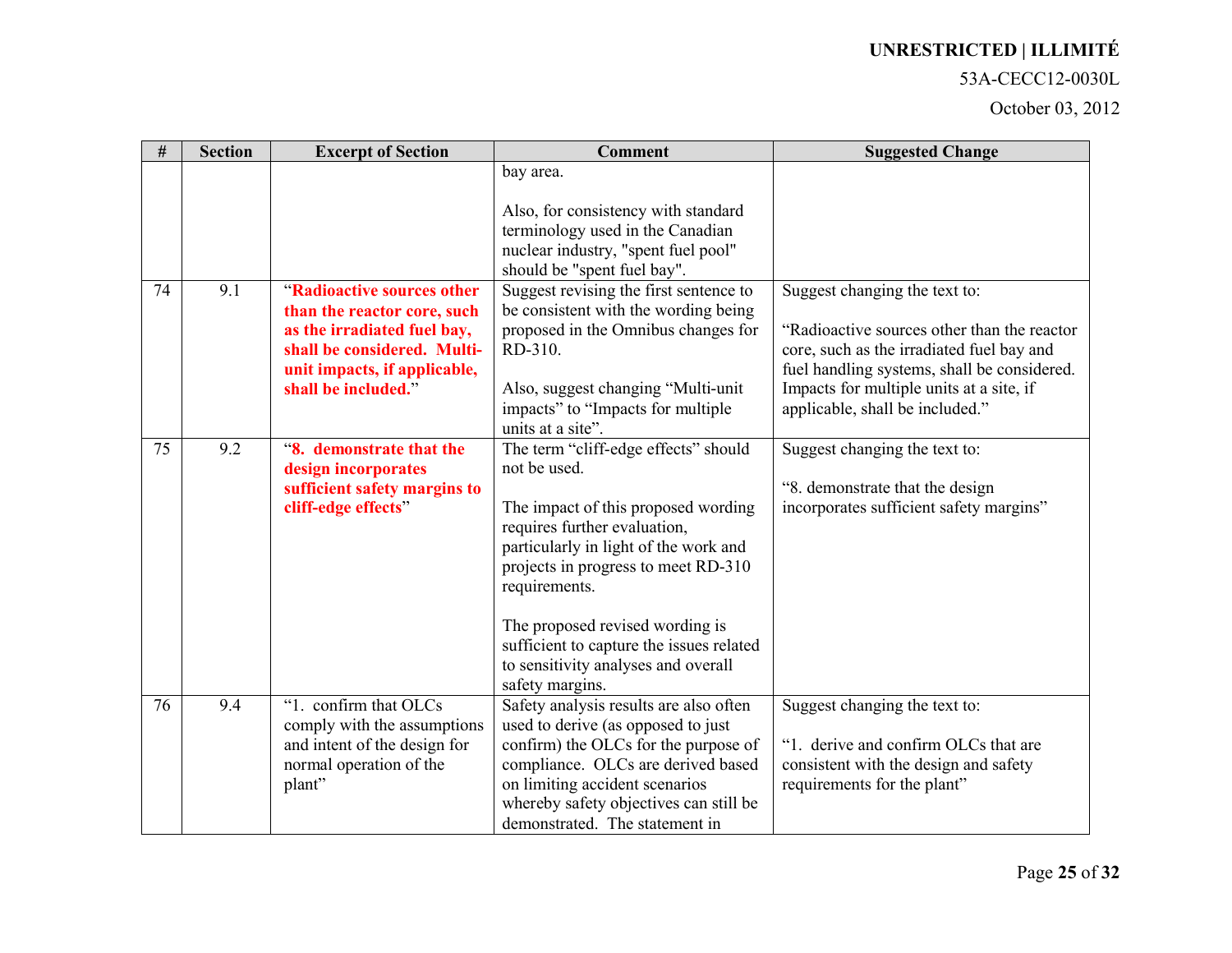#### 53A-CECC12-0030L

| $\#$ | <b>Section</b> | <b>Excerpt of Section</b>                         | <b>Comment</b>                                                                                                     | <b>Suggested Change</b>                                                       |
|------|----------------|---------------------------------------------------|--------------------------------------------------------------------------------------------------------------------|-------------------------------------------------------------------------------|
|      |                |                                                   | question seems to lack clarity with<br>respect to the safety significance of<br>OLCs under accident conditions and |                                                                               |
|      |                |                                                   | can be misconstrued OLCs are                                                                                       |                                                                               |
|      |                |                                                   | applicable strictly to "normal"<br>operation.                                                                      |                                                                               |
|      |                |                                                   |                                                                                                                    |                                                                               |
|      |                |                                                   | Suggest revising this bullet to be<br>consistent with RD-310.                                                      |                                                                               |
| 77   | 9.4            | "4. compare the results of                        | The acceptability of results is usually                                                                            | Suggest changing the text to:                                                 |
|      |                | the analysis with dose<br>acceptance criteria and | judged by comparing against dose<br>acceptance criteria and derived design                                         | "4. compare the result of the analysis with                                   |
|      |                | design limits"                                    | acceptance criteria. Derived design                                                                                | dose acceptance criteria and derived design                                   |
|      |                |                                                   | acceptance criteria may not<br>necessarily be design limits as they                                                | acceptance criteria"                                                          |
|      |                |                                                   | often provide additional allowance for                                                                             |                                                                               |
|      |                |                                                   | safety margins.                                                                                                    |                                                                               |
|      |                |                                                   | Suggest revising this bullet to be                                                                                 |                                                                               |
|      |                |                                                   | consistent with RD-310.                                                                                            |                                                                               |
| 78   | 9.4            | "7. demonstrate that DECs                         | RD-310 does not distinguish DECs                                                                                   | No change to the text with the                                                |
|      |                | can be prevented or<br>mitigated by               | amongst BDBAs with respect to<br>deterministic analysis requirements.                                              | understanding that implementation for a<br>new nuclear power plant design can |
|      |                | complementary design                              |                                                                                                                    | proceed while the Industry takes the                                          |
|      |                | features and prescribed                           | The requirements being called upon                                                                                 | necessary time to fully understand its                                        |
|      |                | operator actions"                                 | for DECs here are significantly more                                                                               | implications on existing reactors and while                                   |
|      |                |                                                   | stringent than stipulated for BDBAs<br>in RD-310; the new requirement                                              | RD-310 implementation discussions<br>continue.                                |
|      |                |                                                   | appears to demand treatment of DECs                                                                                |                                                                               |
|      |                |                                                   | closer to that of DBAs (i.e.,                                                                                      |                                                                               |
|      |                |                                                   | deterministic) than BDBAs (i.e.,                                                                                   |                                                                               |
|      |                |                                                   | probabilistic).                                                                                                    |                                                                               |
|      |                |                                                   | In the case of existing CANDUs, the                                                                                |                                                                               |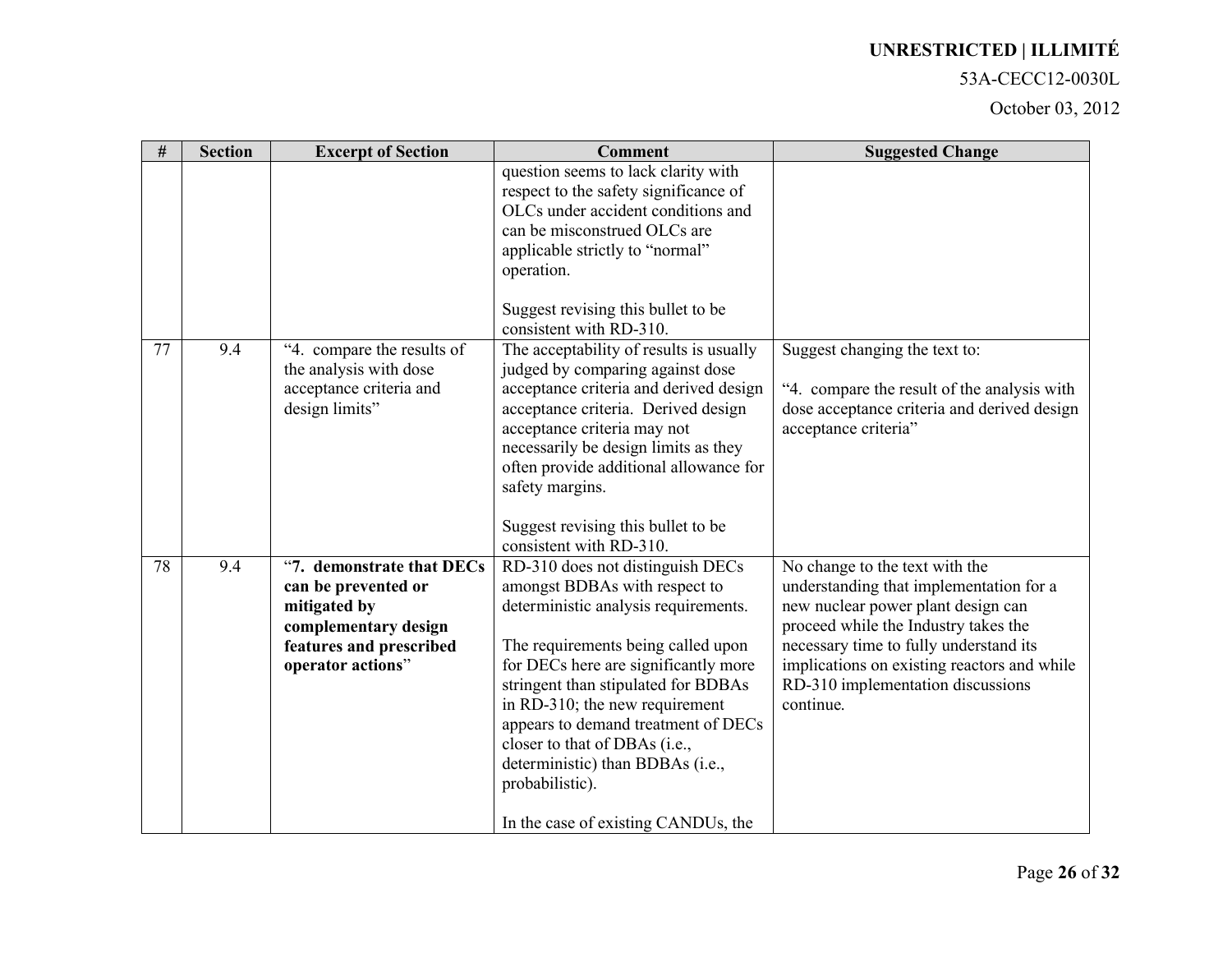#### 53A-CECC12-0030L

| $\#$ | <b>Section</b> | <b>Excerpt of Section</b>                                                                                                                                                                                                                                                | <b>Comment</b>                                                                                                                                                                                                                                                                                                                                                                                                                                                            | <b>Suggested Change</b>                                                                                                                                                                                                                  |
|------|----------------|--------------------------------------------------------------------------------------------------------------------------------------------------------------------------------------------------------------------------------------------------------------------------|---------------------------------------------------------------------------------------------------------------------------------------------------------------------------------------------------------------------------------------------------------------------------------------------------------------------------------------------------------------------------------------------------------------------------------------------------------------------------|------------------------------------------------------------------------------------------------------------------------------------------------------------------------------------------------------------------------------------------|
|      |                |                                                                                                                                                                                                                                                                          | new requirements for DECs, if they<br>cascade into RD-310, could translate<br>into design changes, which Industry<br>understands is not the intent of RD-<br>310 implementation for existing<br>CANDU <sub>s</sub> .                                                                                                                                                                                                                                                      |                                                                                                                                                                                                                                          |
|      |                |                                                                                                                                                                                                                                                                          | The CNSC and Industry have been<br>engaged on RD-310 implementation<br>discussion for some time. The<br>introduction of a new requirement for<br>DECs (as part of BDBAs) is<br>significant and has not been brought<br>to the Industry's attention as part of<br>pending changes to RD-310. Industry<br>needs a clear understanding of what<br>this new requirement implies for<br>existing reactors in order to assess the<br>feasibility and approach to<br>compliance. |                                                                                                                                                                                                                                          |
| 79   | 10.2           | Technological options for<br>the design of cooling water<br>systems shall consider a<br>elosed-eyele the best<br>available technology and<br>techniques economically<br>achievable (BATEA) in<br>order to minimize adverse<br>environmental impact. on<br>aquatic biota. | The introduction of the term "best"<br>available technology and techniques<br>economically achievable" goes<br>beyond the current Canadian<br>environmental protection regulations.<br>This is introducing new requirements<br>that may not be consistent with the<br>current Canadian Environmental<br>Protection Act.<br>Delete "the best available technology<br>and techniques economically<br>achievable (BATEA)".                                                   | Suggest changing the text to:<br>"Technological options for the design of<br>cooling water systems shall minimize<br>impacts on the environment to the extent<br>practicable, taking social and economic<br>factors into consideration." |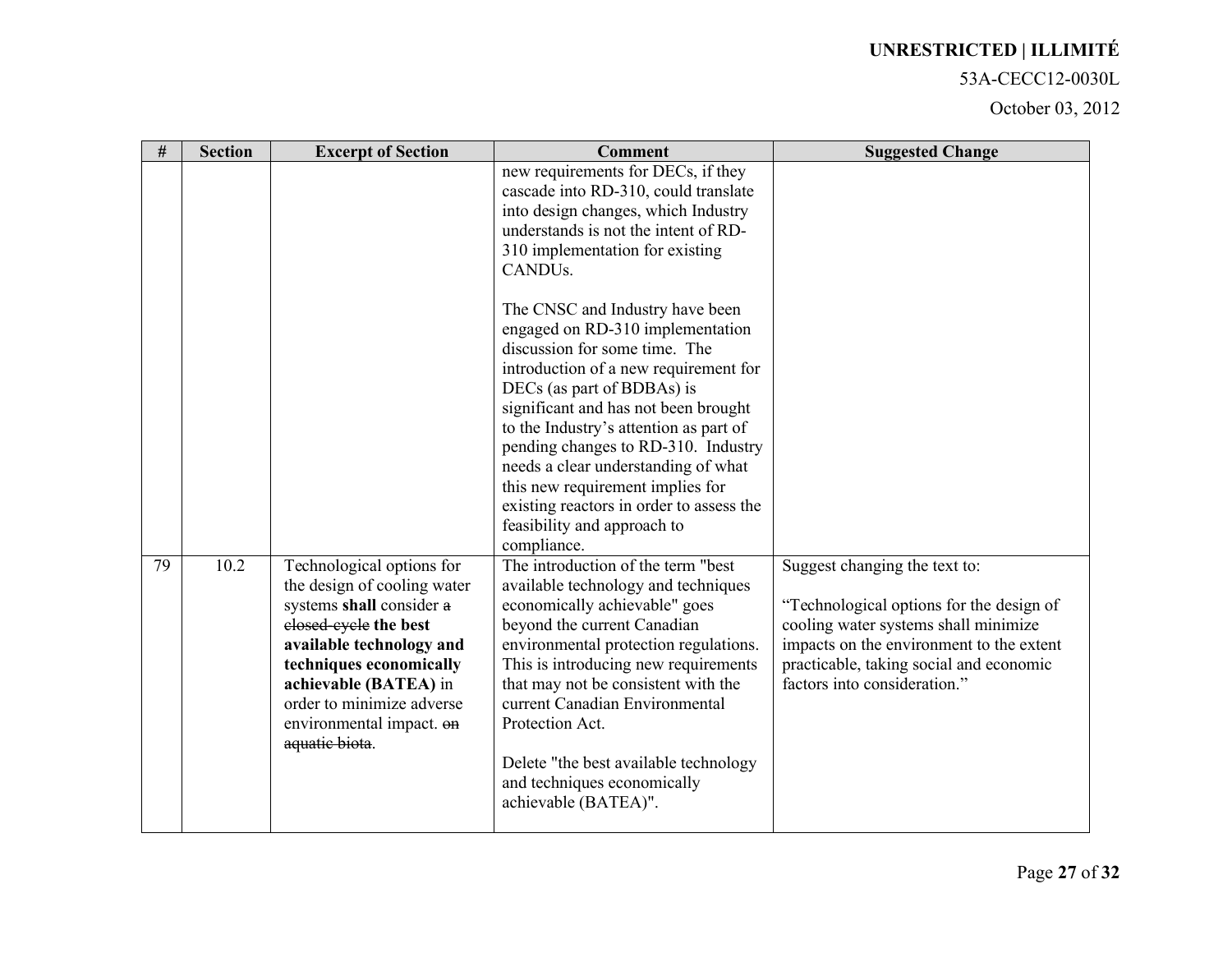#### 53A-CECC12-0030L

| $\#$ | <b>Section</b> | <b>Excerpt of Section</b>                                                                                                                                                                                                                                                                                                                                                        | <b>Comment</b>                                                                                                                                                                                                               | <b>Suggested Change</b>                                                                                                                                                                                                                                                                                                                                                                                                                      |
|------|----------------|----------------------------------------------------------------------------------------------------------------------------------------------------------------------------------------------------------------------------------------------------------------------------------------------------------------------------------------------------------------------------------|------------------------------------------------------------------------------------------------------------------------------------------------------------------------------------------------------------------------------|----------------------------------------------------------------------------------------------------------------------------------------------------------------------------------------------------------------------------------------------------------------------------------------------------------------------------------------------------------------------------------------------------------------------------------------------|
| 80   |                | General                                                                                                                                                                                                                                                                                                                                                                          | Version 1 had a reference section. So<br>does GD-337 version 2. It is<br>suggested that the reference section in<br>RD-337 version 2 not be removed<br>since not all readers will refer to GD-<br>337.                       | Suggest not removing the reference<br>section.                                                                                                                                                                                                                                                                                                                                                                                               |
| 81   | Glossary       | anticipated operational<br>occurrence<br>An operational process<br>deviating from normal<br>operation, which is expected<br>to occur at least once during<br>the operating lifetime of a<br>facility, but which, in view of<br>the appropriate design<br>provisions, does not cause<br>any significant damage to<br>items important to safety or<br>lead to accident conditions. | The definition of anticipated<br>operational occurrences is not<br>identical to the definition provided in<br>the glossary in RD-310. The<br>definition should be consistent in both<br>documents.                           | Suggest revising the definition in this<br>document to be consistent with that<br>provided in RD-310:<br>"An operational process deviating from<br>normal operation that is expected to occur<br>once or several times during the operating<br>lifetime of the NPP but which, in view of<br>the appropriate design provisions, does not<br>cause any significant damage to items<br>important to safety nor lead to accident<br>conditions." |
| 82   | Glossary       | "cliff-edge effect<br>A large increase in the<br>severity of consequences<br>caused by a small change of<br>conditions. Note: cliff-edges<br>can be caused by changes in<br>the characteristics of the<br>environment, the event or<br>changes in the plant<br>response."                                                                                                        | The term "cliff edge effects" should<br>not be used.<br>The impact of this proposed wording<br>requires further evaluation,<br>particularly in light of the work and<br>projects in progress to meet RD-310<br>requirements. | Suggest that this term be deleted from RD-<br>337 pending further evaluation.                                                                                                                                                                                                                                                                                                                                                                |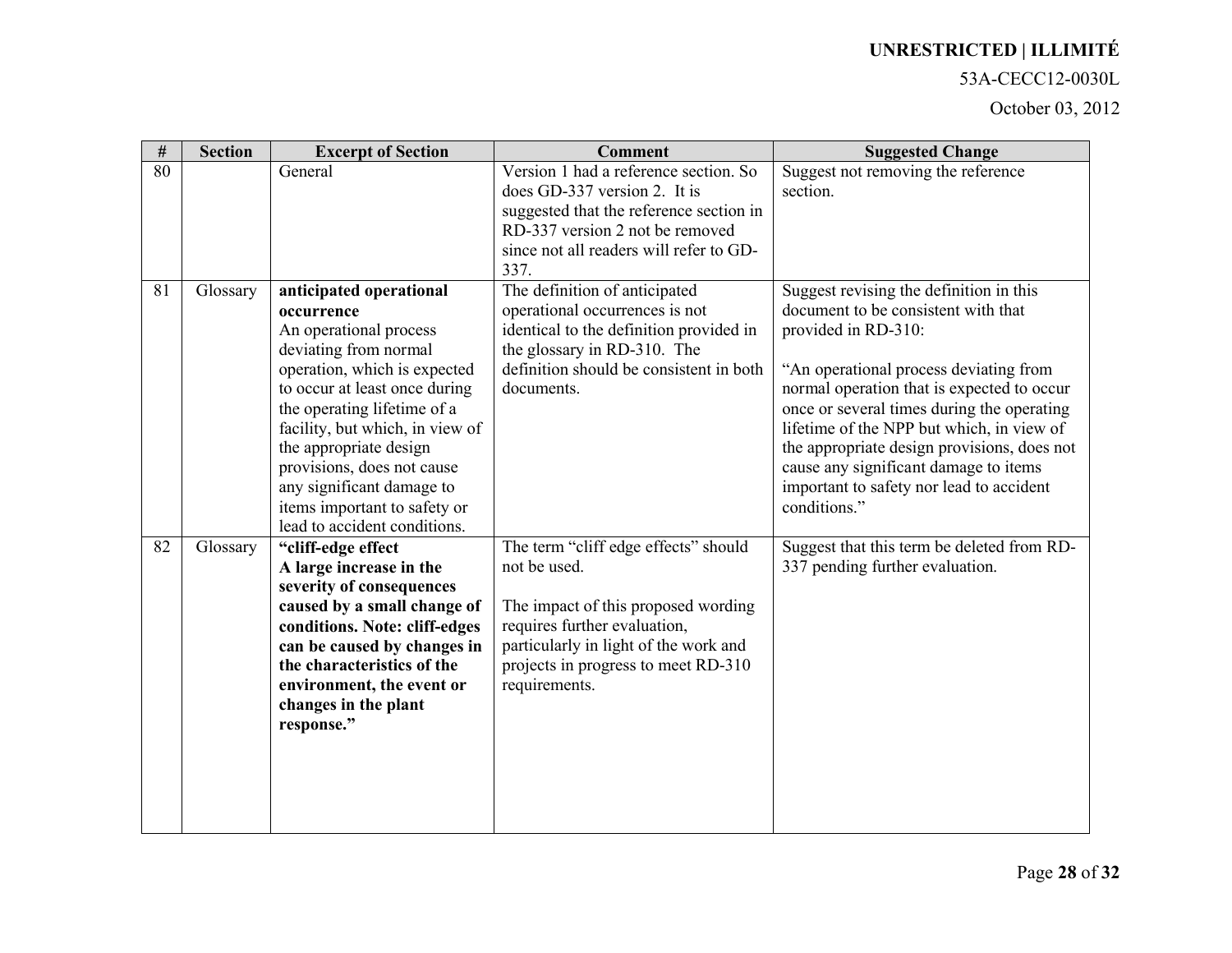### 53A-CECC12-0030L

| $\#$ | <b>Section</b> | <b>Excerpt of Section</b>        | <b>Comment</b>                          | <b>Suggested Change</b>                      |
|------|----------------|----------------------------------|-----------------------------------------|----------------------------------------------|
| 83   | Glossary       | "complementary design            | For new nuclear power plants, more      | No change to text.                           |
|      |                | feature                          | clarification is required with respect  |                                              |
|      |                | A design feature added to        | to whether portable equipment should    |                                              |
|      |                | the design as a stand-alone      | be listed under systems important to    |                                              |
|      |                | structure, system or             | safety as complementary design          |                                              |
|      |                | component (SSC) or added         | features for new nuclear power plants.  |                                              |
|      |                | capability to an existing        | For existing nuclear power plants it is |                                              |
|      |                | SSC to cope with design          | noted that portable equipment is not    |                                              |
|      |                | extension conditions."           | considered to be systems important to   |                                              |
|      |                |                                  | safety. This additional clarification   |                                              |
|      |                |                                  | should be included in GD-337.           |                                              |
| 84   | Glossary       | "management                      | Since "management system" has been      | Suggest deleting the term "management"       |
|      |                | arrangements                     | replaced with "management               | arrangements" from the glossary.             |
|      |                | The means by which an            | arrangements" in RD-337 version 2,      |                                              |
|      |                | organization functions to        | this definition is no longer needed.    |                                              |
|      |                | achieve its objectives,          |                                         |                                              |
| 85   | Glossary       | including:"<br>mission time      | Editorial: For clarity, suggest adding  | Suggest changing the text to:                |
|      |                | The duration of time within      | "safety" before "function" and          |                                              |
|      |                | which a system or component      | allowing for multiple safety functions. | "mission time"                               |
|      |                | is required to operate or be     |                                         | The duration of time within which a system   |
|      |                | available to operate and fulfill |                                         | or component is required to operate or be    |
|      |                | its function following an        |                                         | available to operate and fulfill its safety  |
|      |                | event.                           |                                         | function(s) following an event."             |
| 86   | Glossary       | "probabilistic safety            | The definition of probabilistic safety  | Suggest replacing the definition in RD-337   |
|      |                | assessment                       | assessment is not identical to that     | version 2 with the definition provided in S- |
|      |                | A comprehensive and              | provided in the glossary in S-294.      | 294:                                         |
|      |                | integrated assessment of the     | Consistency is required.                |                                              |
|      |                | safety of the nuclear power      |                                         | "probabilistic safety assessment             |
|      |                | plant. The safety assessment     |                                         | For a NPP or a fission nuclear reactor, a    |
|      |                | considers the probability,       |                                         | comprehensive and integrated assessment      |
|      |                | progression and                  |                                         | of the safety of the plant or reactor. The   |
|      |                | consequences of equipment        |                                         | safety assessment considers the probability, |
|      |                | failures or transient            |                                         | progression and consequences of              |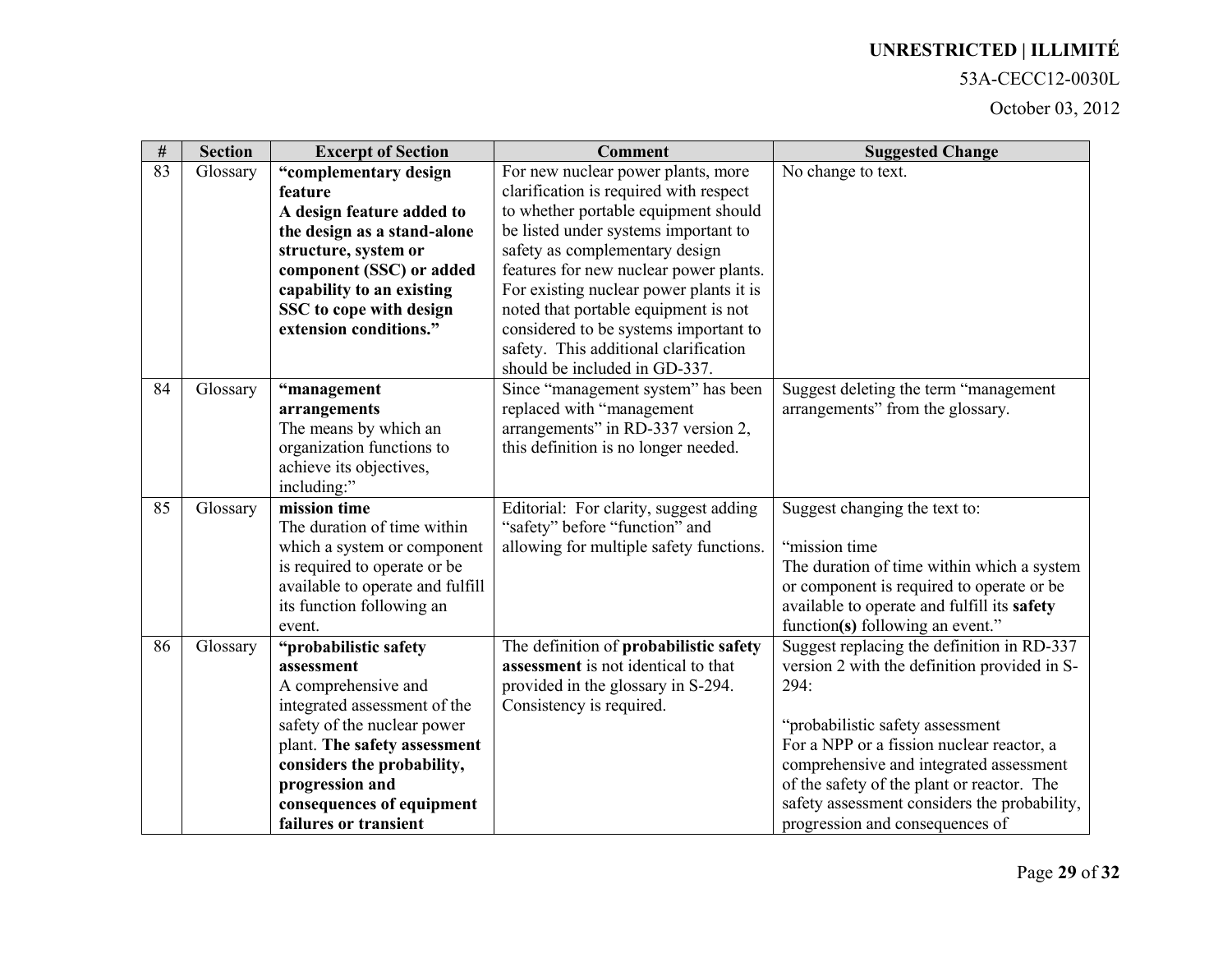### 53A-CECC12-0030L

| conditions to derive<br>equipment failures or transient conditions<br>numerical estimates that<br>consistent measure of the safety of the<br>provide a consistent<br>plant or reactor, as follows:<br>measure of the safety of the<br>1. a Level 1 PSA identifies and quantifies<br>nuclear power plant, as<br>the sequences of events that may lead<br>follows:<br>a Level 1 PSA identifies<br>to the loss of core structural integrity<br>and massive fuel failures<br>and quantifies the<br>2.<br>a Level 2 PSA starts from the Level 1<br>sequences of events that<br>may lead to the loss of<br>results and analyses the containment<br>behaviour, evaluates the radionuclides<br>core structural integrity | <b>Section</b><br><b>Excerpt of Section</b> | <b>Comment</b> | <b>Suggested Change</b>                      |
|------------------------------------------------------------------------------------------------------------------------------------------------------------------------------------------------------------------------------------------------------------------------------------------------------------------------------------------------------------------------------------------------------------------------------------------------------------------------------------------------------------------------------------------------------------------------------------------------------------------------------------------------------------------------------------------------------------------|---------------------------------------------|----------------|----------------------------------------------|
|                                                                                                                                                                                                                                                                                                                                                                                                                                                                                                                                                                                                                                                                                                                  |                                             |                |                                              |
|                                                                                                                                                                                                                                                                                                                                                                                                                                                                                                                                                                                                                                                                                                                  |                                             |                | to derive numerical estimates that provide a |
|                                                                                                                                                                                                                                                                                                                                                                                                                                                                                                                                                                                                                                                                                                                  |                                             |                |                                              |
|                                                                                                                                                                                                                                                                                                                                                                                                                                                                                                                                                                                                                                                                                                                  |                                             |                |                                              |
|                                                                                                                                                                                                                                                                                                                                                                                                                                                                                                                                                                                                                                                                                                                  |                                             |                |                                              |
|                                                                                                                                                                                                                                                                                                                                                                                                                                                                                                                                                                                                                                                                                                                  |                                             |                |                                              |
|                                                                                                                                                                                                                                                                                                                                                                                                                                                                                                                                                                                                                                                                                                                  |                                             |                |                                              |
|                                                                                                                                                                                                                                                                                                                                                                                                                                                                                                                                                                                                                                                                                                                  |                                             |                |                                              |
|                                                                                                                                                                                                                                                                                                                                                                                                                                                                                                                                                                                                                                                                                                                  |                                             |                |                                              |
|                                                                                                                                                                                                                                                                                                                                                                                                                                                                                                                                                                                                                                                                                                                  |                                             |                |                                              |
|                                                                                                                                                                                                                                                                                                                                                                                                                                                                                                                                                                                                                                                                                                                  |                                             |                |                                              |
| released from the failed fuel and<br>and massive fuel                                                                                                                                                                                                                                                                                                                                                                                                                                                                                                                                                                                                                                                            |                                             |                |                                              |
| failures<br>quantifies the releases to the                                                                                                                                                                                                                                                                                                                                                                                                                                                                                                                                                                                                                                                                       |                                             |                |                                              |
| environment<br>a Level 2 PSA starts<br>2.                                                                                                                                                                                                                                                                                                                                                                                                                                                                                                                                                                                                                                                                        |                                             |                |                                              |
| from the Level 1 results                                                                                                                                                                                                                                                                                                                                                                                                                                                                                                                                                                                                                                                                                         |                                             |                | a Level 3 PSA starts from the Level 2        |
| and analyses the                                                                                                                                                                                                                                                                                                                                                                                                                                                                                                                                                                                                                                                                                                 |                                             |                | results and analyses the distribution of     |
| radionuclides in the environment and<br>containment behaviour,                                                                                                                                                                                                                                                                                                                                                                                                                                                                                                                                                                                                                                                   |                                             |                |                                              |
| evaluates the                                                                                                                                                                                                                                                                                                                                                                                                                                                                                                                                                                                                                                                                                                    |                                             |                | evaluates the resulting effect on public     |
| radionuclides released<br>health.                                                                                                                                                                                                                                                                                                                                                                                                                                                                                                                                                                                                                                                                                |                                             |                |                                              |
| from the failed fuel and                                                                                                                                                                                                                                                                                                                                                                                                                                                                                                                                                                                                                                                                                         |                                             |                |                                              |
| A PSA may also be referred to as a<br>quantifies the releases                                                                                                                                                                                                                                                                                                                                                                                                                                                                                                                                                                                                                                                    |                                             |                |                                              |
| to the environment<br>Probabilistic Risk Assessment (PRA)."                                                                                                                                                                                                                                                                                                                                                                                                                                                                                                                                                                                                                                                      |                                             |                |                                              |
| 3. a Level 3 PSA starts                                                                                                                                                                                                                                                                                                                                                                                                                                                                                                                                                                                                                                                                                          |                                             |                |                                              |
| from the Level 2 results                                                                                                                                                                                                                                                                                                                                                                                                                                                                                                                                                                                                                                                                                         |                                             |                |                                              |
| and analyses the<br>distribution of                                                                                                                                                                                                                                                                                                                                                                                                                                                                                                                                                                                                                                                                              |                                             |                |                                              |
| radionuclides in the                                                                                                                                                                                                                                                                                                                                                                                                                                                                                                                                                                                                                                                                                             |                                             |                |                                              |
| environment and                                                                                                                                                                                                                                                                                                                                                                                                                                                                                                                                                                                                                                                                                                  |                                             |                |                                              |
|                                                                                                                                                                                                                                                                                                                                                                                                                                                                                                                                                                                                                                                                                                                  |                                             |                |                                              |
| evaluates the resulting<br>effect on public health."                                                                                                                                                                                                                                                                                                                                                                                                                                                                                                                                                                                                                                                             |                                             |                |                                              |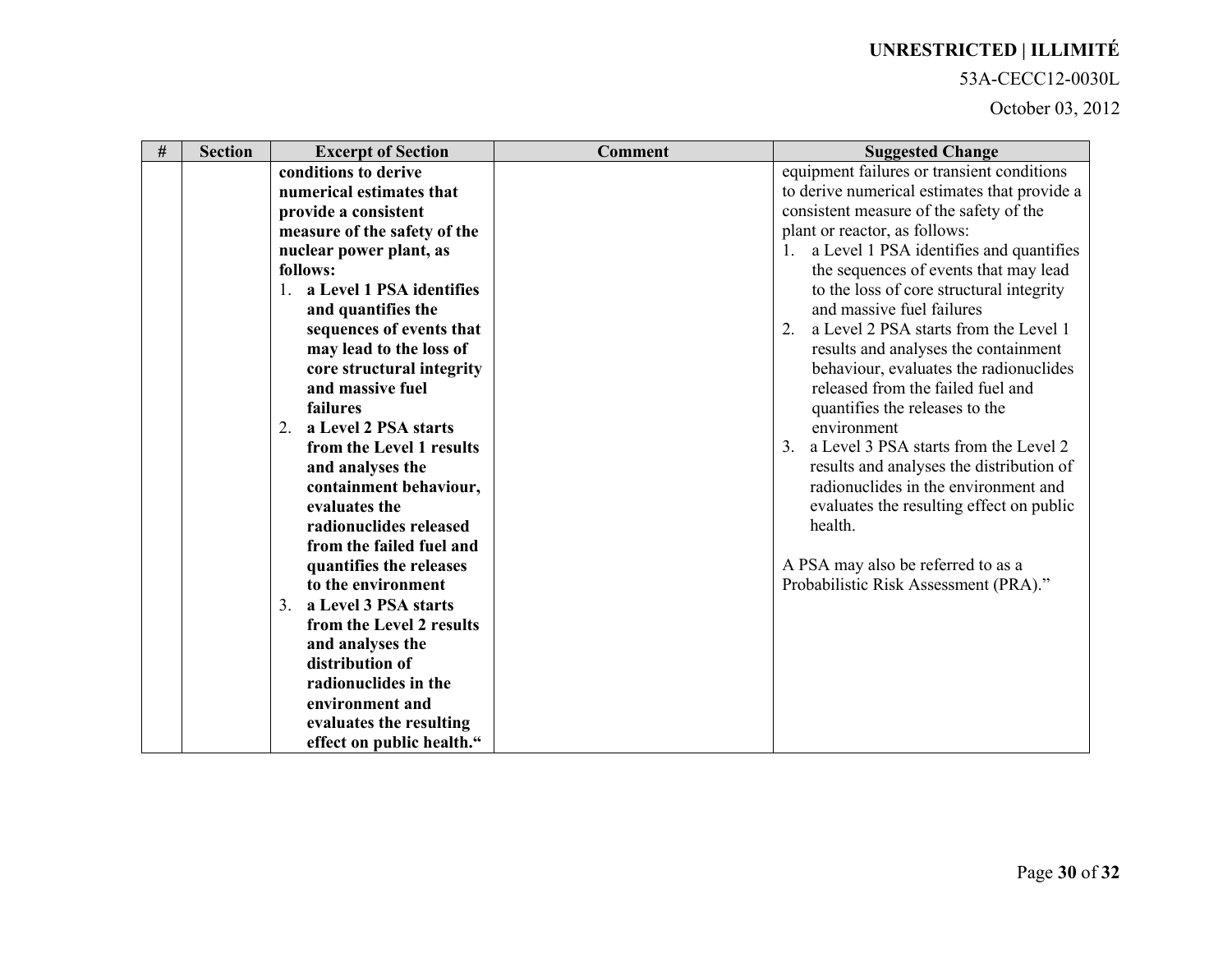#### 53A-CECC12-0030L

| $\#$ | <b>Section</b> | <b>Excerpt of Section</b>                                                                                                                                                                                                     | <b>Comment</b>                                                                                                                                                                                                                                                                                                                                                                                                                                                                    | <b>Suggested Change</b>                                                                                                                                                                                                                               |
|------|----------------|-------------------------------------------------------------------------------------------------------------------------------------------------------------------------------------------------------------------------------|-----------------------------------------------------------------------------------------------------------------------------------------------------------------------------------------------------------------------------------------------------------------------------------------------------------------------------------------------------------------------------------------------------------------------------------------------------------------------------------|-------------------------------------------------------------------------------------------------------------------------------------------------------------------------------------------------------------------------------------------------------|
| 87   | Glossary       | "severe accident<br><b>Accident conditions more</b><br>severe than a design basis<br>accident and involving<br>significant core<br>degradation."                                                                              | As written, the definition of severe<br>accident does not encompass beyond<br>design basis accidents involving the<br>spent fuel bay where significant fuel<br>degradation would be a postulated<br>scenario.<br>Suggest replacing "significant core<br>degradation" with "significant fuel<br>degradation" to encompass BDBAs<br>for the spent fuel bay. This change                                                                                                             | Suggest changing the text to:<br>"Accident conditions more severe than a<br>design basis accident and involving<br>significant fuel degradation."                                                                                                     |
| 88   | Glossary       | "shutdown state"<br>A state characterized by<br>subcriticality of the reactor.<br>At shutdown, automatic<br>actuation of safety systems<br>could be blocked and support<br>systems may remain in<br>abnormal configurations." | would not have an impact on the<br>intent of the definition of severe<br>accident when applied to the reactor<br>core.<br>Replace "actuation of safety systems<br>could be blocked" to "actuation of<br>safety systems may be blocked".<br>This suggestion is to make the<br>definition consistent with the use of<br>"may" and "can" from the preface.<br>Any blocking of safety system<br>actuation is only permissible within<br>the limits of the regulatory<br>requirements. | Suggest changing the text to:<br>"shutdown state<br>A state characterized by subcriticality of<br>the reactor. At shutdown, automatic<br>actuation of safety systems may be blocked<br>and support systems may remain in<br>abnormal configurations." |
|      |                |                                                                                                                                                                                                                               |                                                                                                                                                                                                                                                                                                                                                                                                                                                                                   |                                                                                                                                                                                                                                                       |